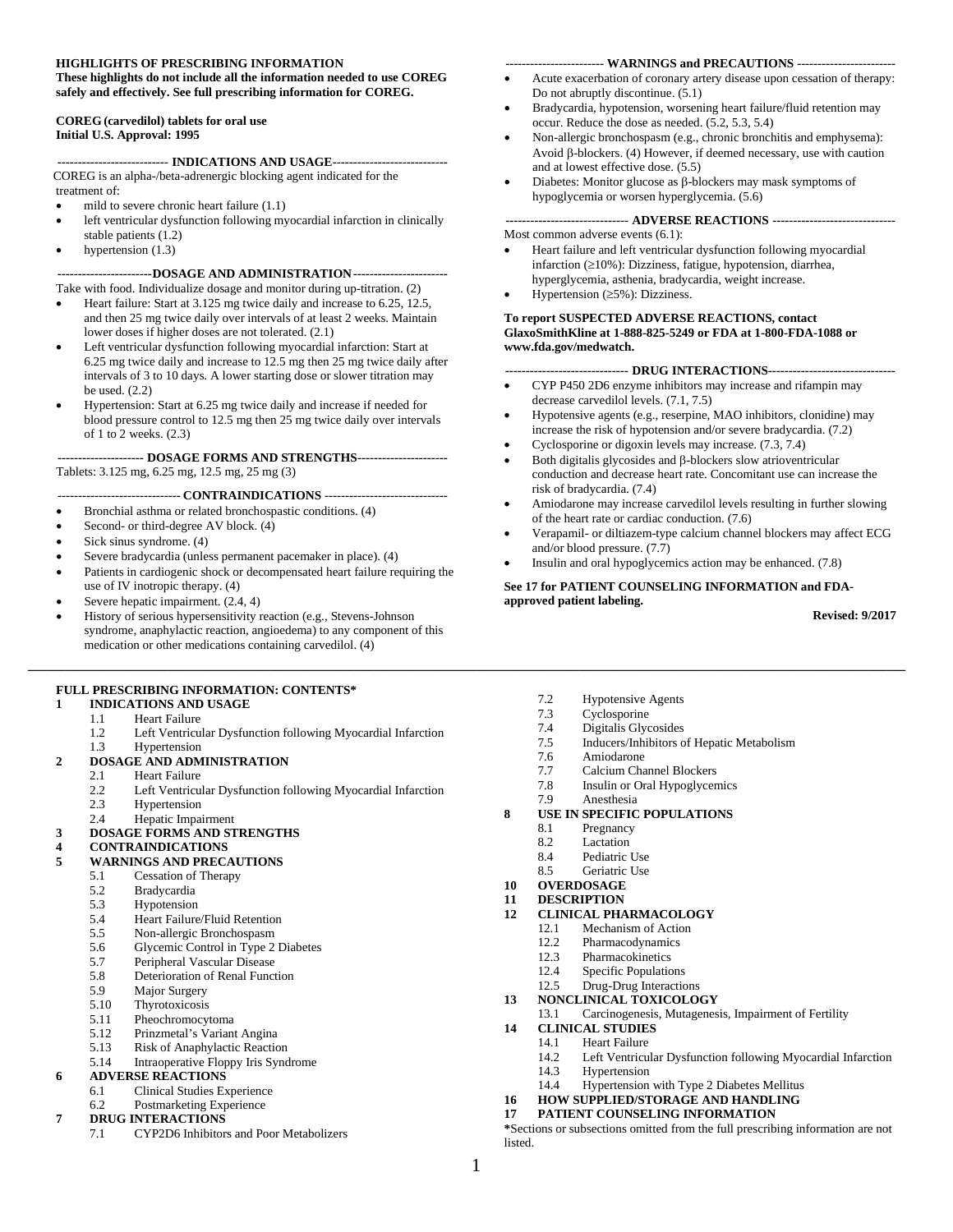## **FULL PRESCRIBING INFORMATION**

# <span id="page-1-0"></span>**1 INDICATIONS AND USAGE**

## <span id="page-1-1"></span>**1.1 Heart Failure**

COREG is indicated for the treatment of mild-to-severe chronic heart failure of ischemic or cardiomyopathic origin, usually in addition to diuretics, ACE inhibitors, and digitalis, to increase survival and, also, to reduce the risk of hospitalization *[see Drug Interactions (7.4), Clinical Studies (14.1)]*.

\_\_\_\_\_\_\_\_\_\_\_\_\_\_\_\_\_\_\_\_\_\_\_\_\_\_\_\_\_\_\_\_\_\_\_\_\_\_\_\_\_\_\_\_\_\_\_\_\_\_\_\_\_\_\_\_\_\_\_\_\_\_\_\_\_\_\_\_\_\_\_\_\_\_\_\_\_\_\_\_\_\_\_\_\_\_\_\_\_\_\_\_\_\_

# <span id="page-1-2"></span>**1.2 Left Ventricular Dysfunction following Myocardial Infarction**

COREG is indicated to reduce cardiovascular mortality in clinically stable patients who have survived the acute phase of a myocardial infarction and have a left ventricular ejection fraction of less than or equal to 40% (with or without symptomatic heart failure) *[see Clinical Studies (14.2)]*.

# <span id="page-1-3"></span>**1.3 Hypertension**

COREG is indicated for the management of essential hypertension *[see Clinical Studies (14.3, 14.4)]*. It can be used alone or in combination with other antihypertensive agents, especially thiazide-type diuretics *[see Drug Interactions (7.2)]*.

# <span id="page-1-4"></span>**2 DOSAGE AND ADMINISTRATION**

COREG should be taken with food to slow the rate of absorption and reduce the incidence of orthostatic effects.

# <span id="page-1-5"></span>**2.1 Heart Failure**

DOSAGE MUST BE INDIVIDUALIZED AND CLOSELY MONITORED BY A PHYSICIAN DURING UP-TITRATION. Prior to initiation of COREG, it is recommended that fluid retention be minimized. The recommended starting dose of COREG is 3.125 mg twice daily for 2 weeks. If tolerated, patients may have their dose increased to 6.25, 12.5, and 25 mg twice daily over successive intervals of at least 2 weeks. Patients should be maintained on lower doses if higher doses are not tolerated. A maximum dose of 50 mg twice daily has been administered to patients with mild-to-moderate heart failure weighing over 85 kg (187 lbs).

Patients should be advised that initiation of treatment and (to a lesser extent) dosage increases may be associated with transient symptoms of dizziness or lightheadedness (and rarely syncope) within the first hour after dosing. During these periods, patients should avoid situations such as driving or hazardous tasks, where symptoms could result in injury. Vasodilatory symptoms often do not require treatment, but it may be useful to separate the time of dosing of COREG from that of the ACE inhibitor or to reduce temporarily the dose of the ACE inhibitor. The dose of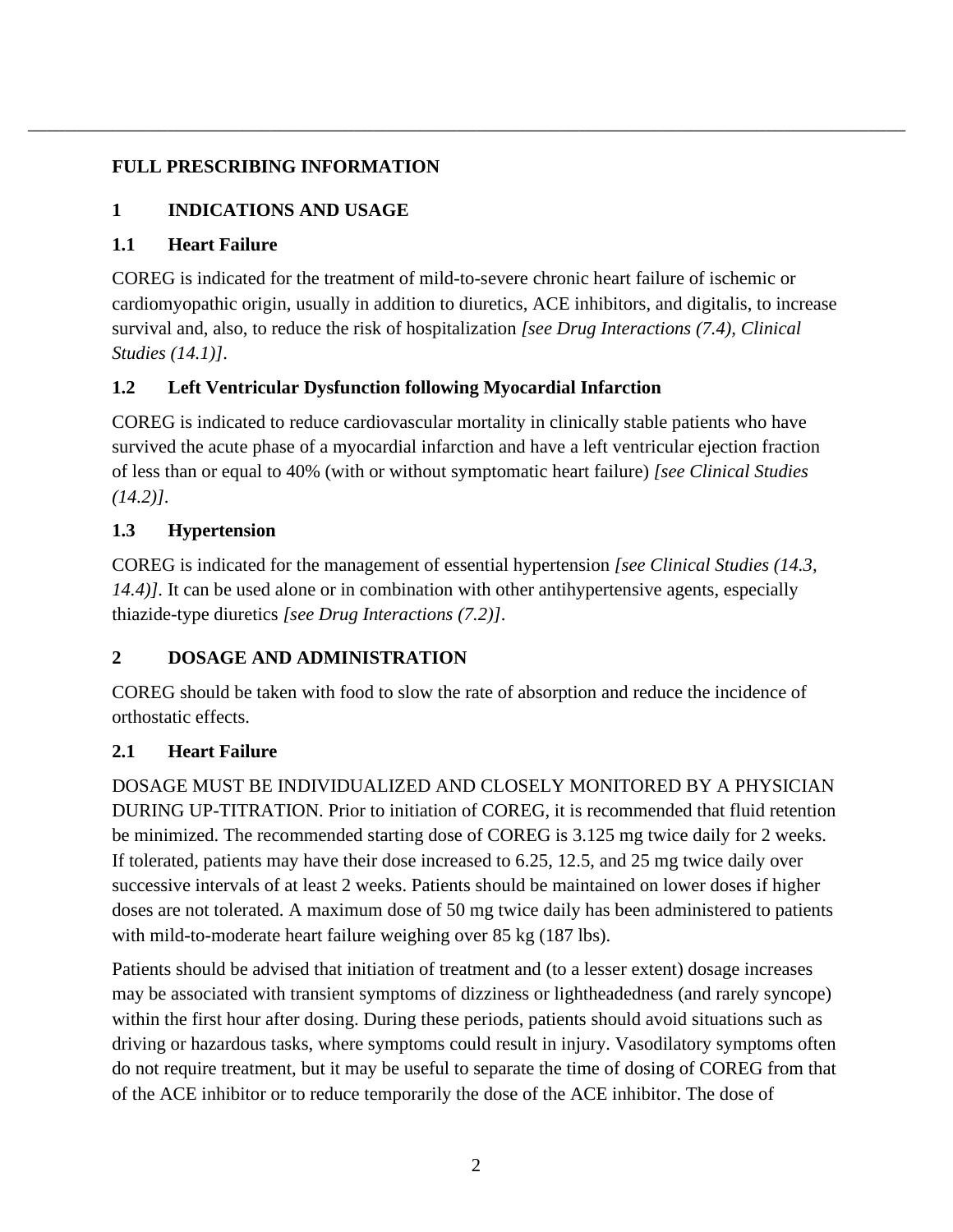COREG should not be increased until symptoms of worsening heart failure or vasodilation have been stabilized.

Fluid retention (with or without transient worsening heart failure symptoms) should be treated by an increase in the dose of diuretics.

The dose of COREG should be reduced if patients experience bradycardia (heart rate less than 55 beats per minute).

Episodes of dizziness or fluid retention during initiation of COREG can generally be managed without discontinuation of treatment and do not preclude subsequent successful titration of, or a favorable response to, carvedilol.

## <span id="page-2-0"></span>**2.2 Left Ventricular Dysfunction following Myocardial Infarction**

DOSAGE MUST BE INDIVIDUALIZED AND MONITORED DURING UP-TITRATION. Treatment with COREG may be started as an inpatient or outpatient and should be started after the patient is hemodynamically stable and fluid retention has been minimized. It is recommended that COREG be started at 6.25 mg twice daily and increased after 3 to 10 days, based on tolerability, to 12.5 mg twice daily, then again to the target dose of 25 mg twice daily. A lower starting dose may be used (3.125 mg twice daily) and/or the rate of up-titration may be slowed if clinically indicated (e.g., due to low blood pressure or heart rate, or fluid retention). Patients should be maintained on lower doses if higher doses are not tolerated. The recommended dosing regimen need not be altered in patients who received treatment with an IV or oral β-blocker

# <span id="page-2-1"></span>**2.3 Hypertension**

during the acute phase of the myocardial infarction.

DOSAGE MUST BE INDIVIDUALIZED. The recommended starting dose of COREG is 6.25 mg twice daily. If this dose is tolerated, using standing systolic pressure measured about 1 hour after dosing as a guide, the dose should be maintained for 7 to 14 days, and then increased to 12.5 mg twice daily if needed, based on trough blood pressure, again using standing systolic pressure 1 hour after dosing as a guide for tolerance. This dose should also be maintained for 7 to 14 days and can then be adjusted upward to 25 mg twice daily if tolerated and needed. The full antihypertensive effect of COREG is seen within 7 to 14 days. Total daily dose should not exceed 50 mg.

Concomitant administration with a diuretic can be expected to produce additive effects and exaggerate the orthostatic component of carvedilol action.

## <span id="page-2-2"></span>**2.4 Hepatic Impairment**

COREG should not be given to patients with severe hepatic impairment *[see Contraindications (4)]*.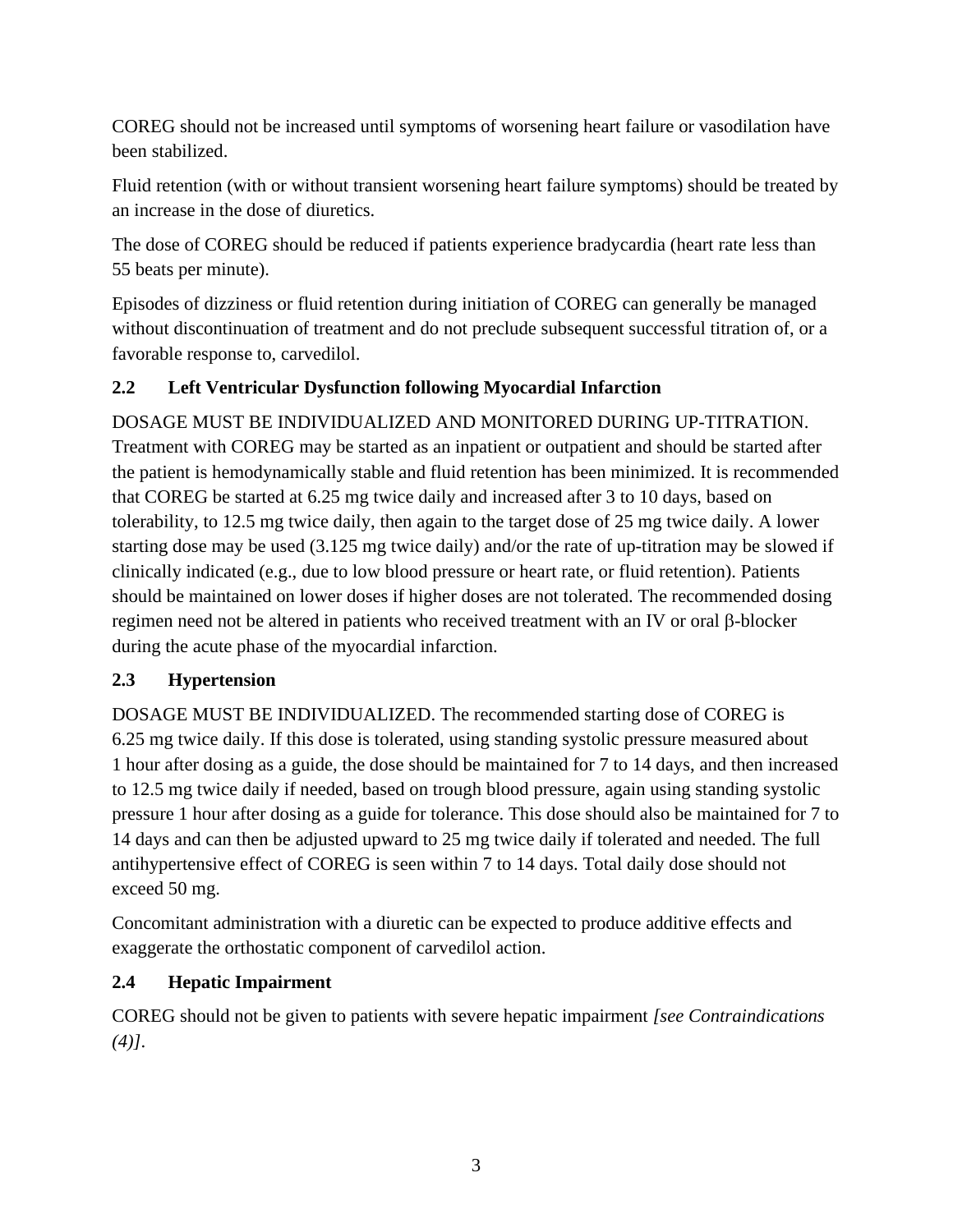## <span id="page-3-0"></span>**3 DOSAGE FORMS AND STRENGTHS**

The white, oval, film-coated tablets are available in the following strengths:

- 3.125 mg engraved with "39" and "SB"
- 6.25 mg engraved with "4140" and "SB"
- 12.5 mg engraved with "4141" and "SB"
- <span id="page-3-1"></span> $25 \text{ mg}$  – engraved with "4142" and "SB"

## **4 CONTRAINDICATIONS**

COREG is contraindicated in the following conditions:

- Bronchial asthma or related bronchospastic conditions. Deaths from status asthmaticus have been reported following single doses of COREG.
- Second- or third-degree AV block.
- Sick sinus syndrome.
- Severe bradycardia (unless a permanent pacemaker is in place).
- Patients with cardiogenic shock or who have decompensated heart failure requiring the use of intravenous inotropic therapy. Such patients should first be weaned from intravenous therapy before initiating COREG.
- Patients with severe hepatic impairment.
- Patients with a history of a serious hypersensitivity reaction (e.g., Stevens-Johnson syndrome, anaphylactic reaction, angioedema) to any component of this medication or other medications containing carvedilol.

## <span id="page-3-2"></span>**5 WARNINGS AND PRECAUTIONS**

### <span id="page-3-3"></span>**5.1 Cessation of Therapy**

Patients with coronary artery disease, who are being treated with COREG, should be advised against abrupt discontinuation of therapy. Severe exacerbation of angina and the occurrence of myocardial infarction and ventricular arrhythmias have been reported in patients with angina following the abrupt discontinuation of therapy with β-blockers. The last 2 complications may occur with or without preceding exacerbation of the angina pectoris. As with other β-blockers, when discontinuation of COREG is planned, the patients should be carefully observed and advised to limit physical activity to a minimum. COREG should be discontinued over 1 to 2 weeks whenever possible. If the angina worsens or acute coronary insufficiency develops, it is recommended that COREG be promptly reinstituted, at least temporarily. Because coronary artery disease is common and may be unrecognized, it may be prudent not to discontinue therapy with COREG abruptly even in patients treated only for hypertension or heart failure.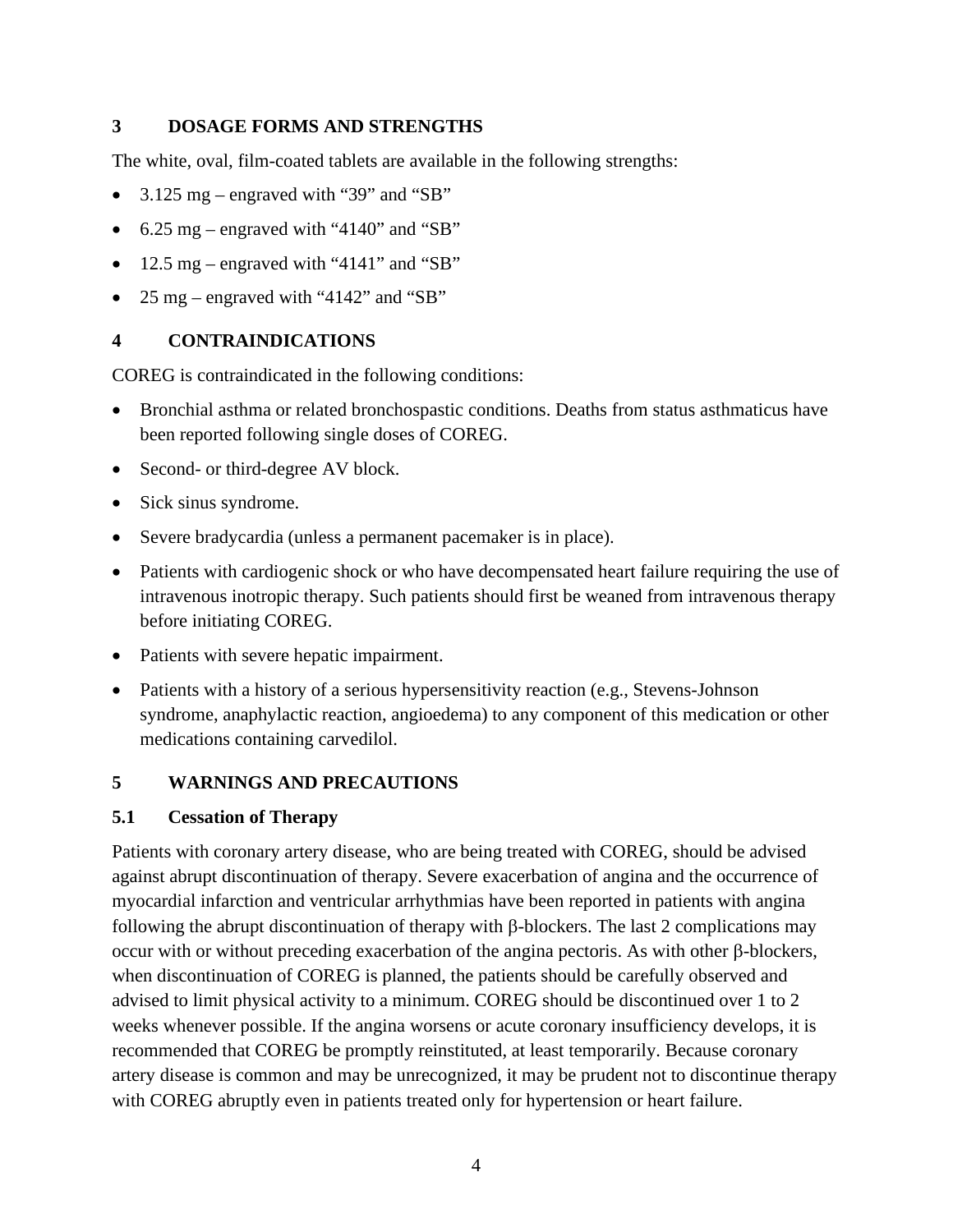# <span id="page-4-0"></span>**5.2 Bradycardia**

In clinical trials, COREG caused bradycardia in about 2% of hypertensive subjects, 9% of subjects with heart failure, and 6.5% of subjects with myocardial infarction and left ventricular dysfunction. If pulse rate drops below 55 beats per minute, the dosage should be reduced.

## <span id="page-4-1"></span>**5.3 Hypotension**

In clinical trials of primarily mild-to-moderate heart failure, hypotension and postural hypotension occurred in 9.7% and syncope in 3.4% of subjects receiving COREG compared with 3.6% and 2.5% of placebo subjects, respectively. The risk for these events was highest during the first 30 days of dosing, corresponding to the up-titration period and was a cause for discontinuation of therapy in 0.7% of subjects receiving COREG, compared with 0.4% of placebo subjects. In a long-term, placebo-controlled trial in severe heart failure (COPERNICUS), hypotension and postural hypotension occurred in 15.1% and syncope in 2.9% of heart failure subjects receiving COREG compared with 8.7% and 2.3% of placebo subjects, respectively. These events were a cause for discontinuation of therapy in 1.1% of subjects receiving COREG, compared with 0.8% of placebo subjects.

Postural hypotension occurred in 1.8% and syncope in 0.1% of hypertensive subjects, primarily following the initial dose or at the time of dose increase and was a cause for discontinuation of therapy in 1% of subjects.

In the CAPRICORN trial of survivors of an acute myocardial infarction, hypotension or postural hypotension occurred in 20.2% of subjects receiving COREG compared with 12.6% of placebo subjects. Syncope was reported in 3.9% and 1.9% of subjects, respectively. These events were a cause for discontinuation of therapy in 2.5% of subjects receiving COREG, compared with 0.2% of placebo subjects.

Starting with a low dose, administration with food, and gradual up-titration should decrease the likelihood of syncope or excessive hypotension *[see Dosage and Administration (2.1, 2.2, 2.3)].* During initiation of therapy, the patient should be cautioned to avoid situations such as driving or hazardous tasks, where injury could result should syncope occur.

# <span id="page-4-2"></span>**5.4 Heart Failure/Fluid Retention**

Worsening heart failure or fluid retention may occur during up-titration of carvedilol. If such symptoms occur, diuretics should be increased and the carvedilol dose should not be advanced until clinical stability resumes *[see Dosage and Administration (2)]*. Occasionally it is necessary to lower the carvedilol dose or temporarily discontinue it. Such episodes do not preclude subsequent successful titration of, or a favorable response to, carvedilol. In a placebo-controlled trial of subjects with severe heart failure, worsening heart failure during the first 3 months was reported to a similar degree with carvedilol and with placebo. When treatment was maintained beyond 3 months, worsening heart failure was reported less frequently in subjects treated with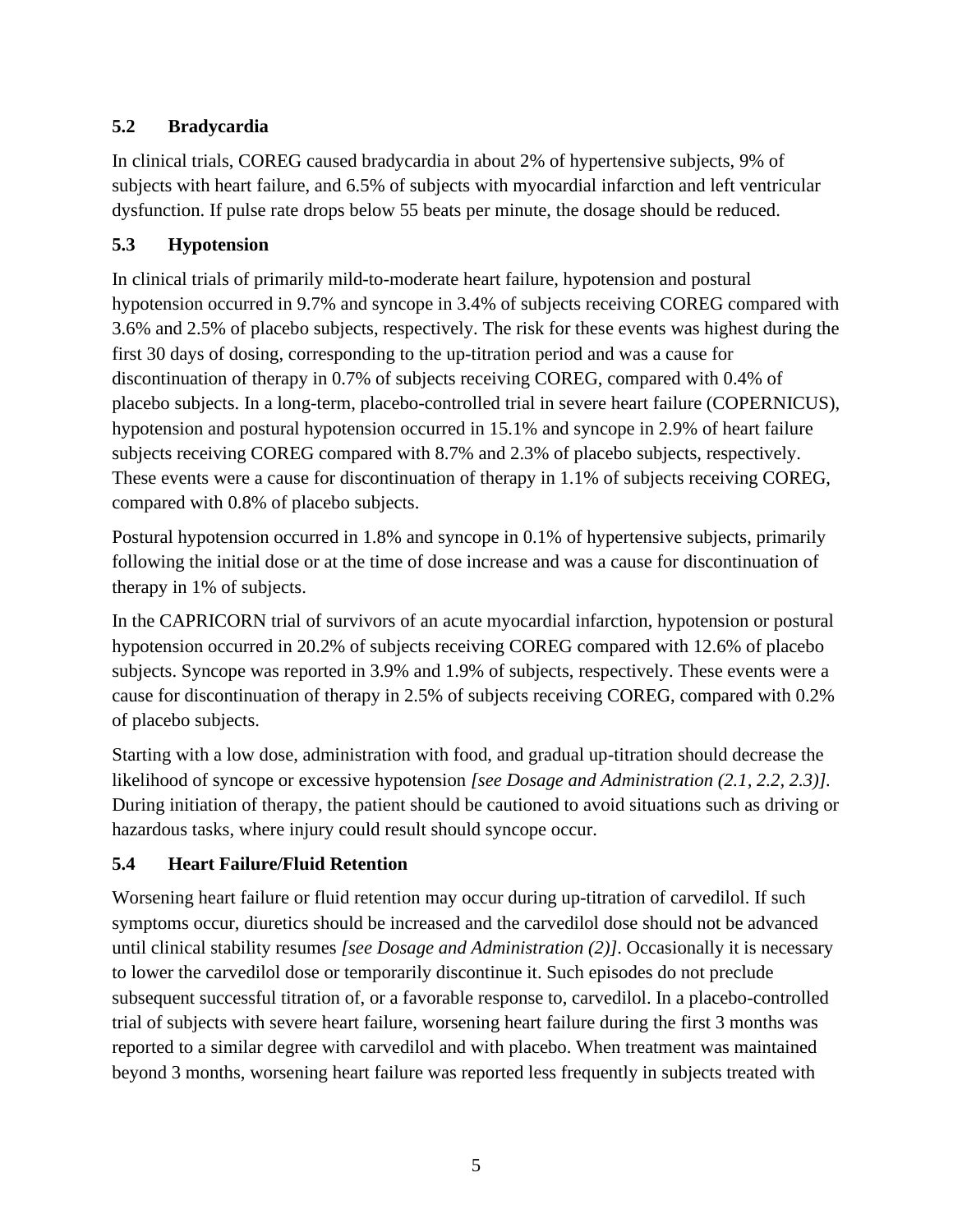carvedilol than with placebo. Worsening heart failure observed during long-term therapy is more likely to be related to the patients' underlying disease than to treatment with carvedilol.

## <span id="page-5-0"></span>**5.5 Non**-**allergic Bronchospasm**

Patients with bronchospastic disease (e.g., chronic bronchitis, emphysema) should, in general, not receive β-blockers. COREG may be used with caution, however, in patients who do not respond to, or cannot tolerate, other antihypertensive agents. It is prudent, if COREG is used, to use the smallest effective dose, so that inhibition of endogenous or exogenous β-agonists is minimized.

In clinical trials of subjects with heart failure, subjects with bronchospastic disease were enrolled if they did not require oral or inhaled medication to treat their bronchospastic disease. In such patients, it is recommended that carvedilol be used with caution. The dosing recommendations should be followed closely and the dose should be lowered if any evidence of bronchospasm is observed during up-titration.

## <span id="page-5-1"></span>**5.6 Glycemic Control in Type 2 Diabetes**

In general, β-blockers may mask some of the manifestations of hypoglycemia, particularly tachycardia. Nonselective β-blockers may potentiate insulin-induced hypoglycemia and delay recovery of serum glucose levels. Patients subject to spontaneous hypoglycemia or diabetic patients receiving insulin or oral hypoglycemic agents should be cautioned about these possibilities.

In patients with heart failure and diabetes, carvedilol therapy may lead to worsening hyperglycemia, which responds to intensification of hypoglycemic therapy. It is recommended that blood glucose be monitored when carvedilol dosing is initiated, adjusted, or discontinued. Trials designed to examine the effects of carvedilol on glycemic control in patients with diabetes and heart failure have not been conducted.

In a trial designed to examine the effects of carvedilol on glycemic control in a population with mild-to-moderate hypertension and well-controlled type 2 diabetes mellitus, carvedilol had no adverse effect on glycemic control, based on HbA1c measurements *[see Clinical Studies (14.4)].*

## <span id="page-5-2"></span>**5.7 Peripheral Vascular Disease**

β-blockers can precipitate or aggravate symptoms of arterial insufficiency in patients with peripheral vascular disease. Caution should be exercised in such individuals.

### <span id="page-5-3"></span>**5.8 Deterioration of Renal Function**

Rarely, use of carvedilol in patients with heart failure has resulted in deterioration of renal function. Patients at risk appear to be those with low blood pressure (systolic blood pressure less than 100 mm Hg), ischemic heart disease and diffuse vascular disease, and/or underlying renal insufficiency. Renal function has returned to baseline when carvedilol was stopped. In patients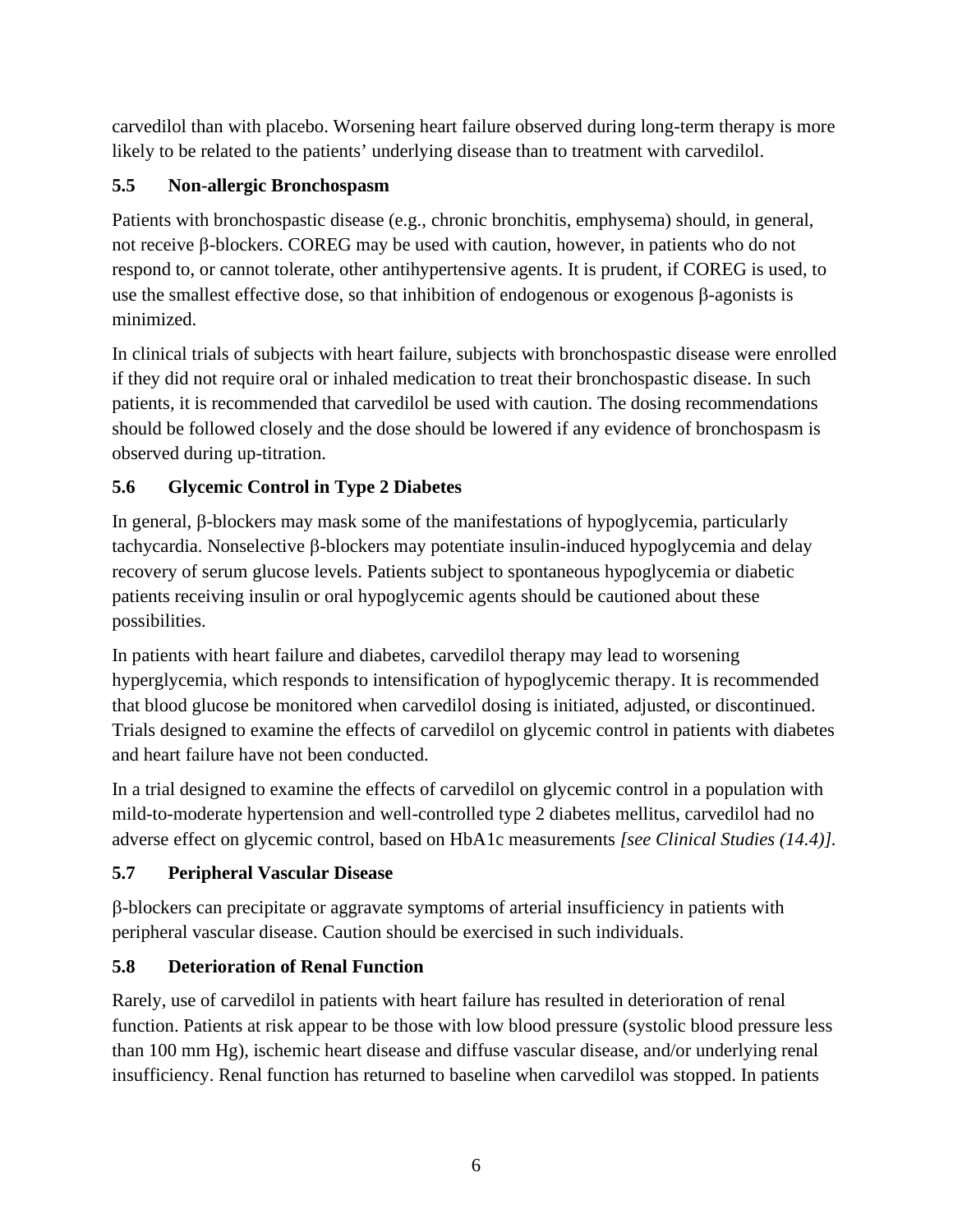with these risk factors it is recommended that renal function be monitored during up-titration of carvedilol and the drug discontinued or dosage reduced if worsening of renal function occurs.

## <span id="page-6-0"></span>**5.9 Major Surgery**

Chronically administered β-blocking therapy should not be routinely withdrawn prior to major surgery; however, the impaired ability of the heart to respond to reflex adrenergic stimuli may augment the risks of general anesthesia and surgical procedures.

## <span id="page-6-1"></span>**5.10 Thyrotoxicosis**

β-adrenergic blockade may mask clinical signs of hyperthyroidism, such as tachycardia. Abrupt withdrawal of β-blockade may be followed by an exacerbation of the symptoms of hyperthyroidism or may precipitate thyroid storm.

## <span id="page-6-2"></span>**5.11 Pheochromocytoma**

In patients with pheochromocytoma, an α-blocking agent should be initiated prior to the use of any β-blocking agent. Although carvedilol has both  $\alpha$ - and β-blocking pharmacologic activities, there has been no experience with its use in this condition. Therefore, caution should be taken in the administration of carvedilol to patients suspected of having pheochromocytoma.

## <span id="page-6-3"></span>**5.12 Prinzmetal's Variant Angina**

Agents with non-selective β-blocking activity may provoke chest pain in patients with Prinzmetal's variant angina. There has been no clinical experience with carvedilol in these patients although the  $\alpha$ -blocking activity may prevent such symptoms. However, caution should be taken in the administration of carvedilol to patients suspected of having Prinzmetal's variant angina.

## <span id="page-6-4"></span>**5.13 Risk of Anaphylactic Reaction**

While taking β-blockers, patients with a history of severe anaphylactic reaction to a variety of allergens may be more reactive to repeated challenge, either accidental, diagnostic, or therapeutic. Such patients may be unresponsive to the usual doses of epinephrine used to treat allergic reaction.

## <span id="page-6-5"></span>**5.14 Intraoperative Floppy Iris Syndrome**

Intraoperative Floppy Iris Syndrome (IFIS) has been observed during cataract surgery in some patients treated with alpha-1 blockers (COREG is an alpha/beta blocker). This variant of small pupil syndrome is characterized by the combination of a flaccid iris that billows in response to intraoperative irrigation currents, progressive intraoperative miosis despite preoperative dilation with standard mydriatic drugs, and potential prolapse of the iris toward the phacoemulsification incisions. The patient's ophthalmologist should be prepared for possible modifications to the surgical technique, such as utilization of iris hooks, iris dilator rings, or viscoelastic substances. There does not appear to be a benefit of stopping alpha-1 blocker therapy prior to cataract surgery.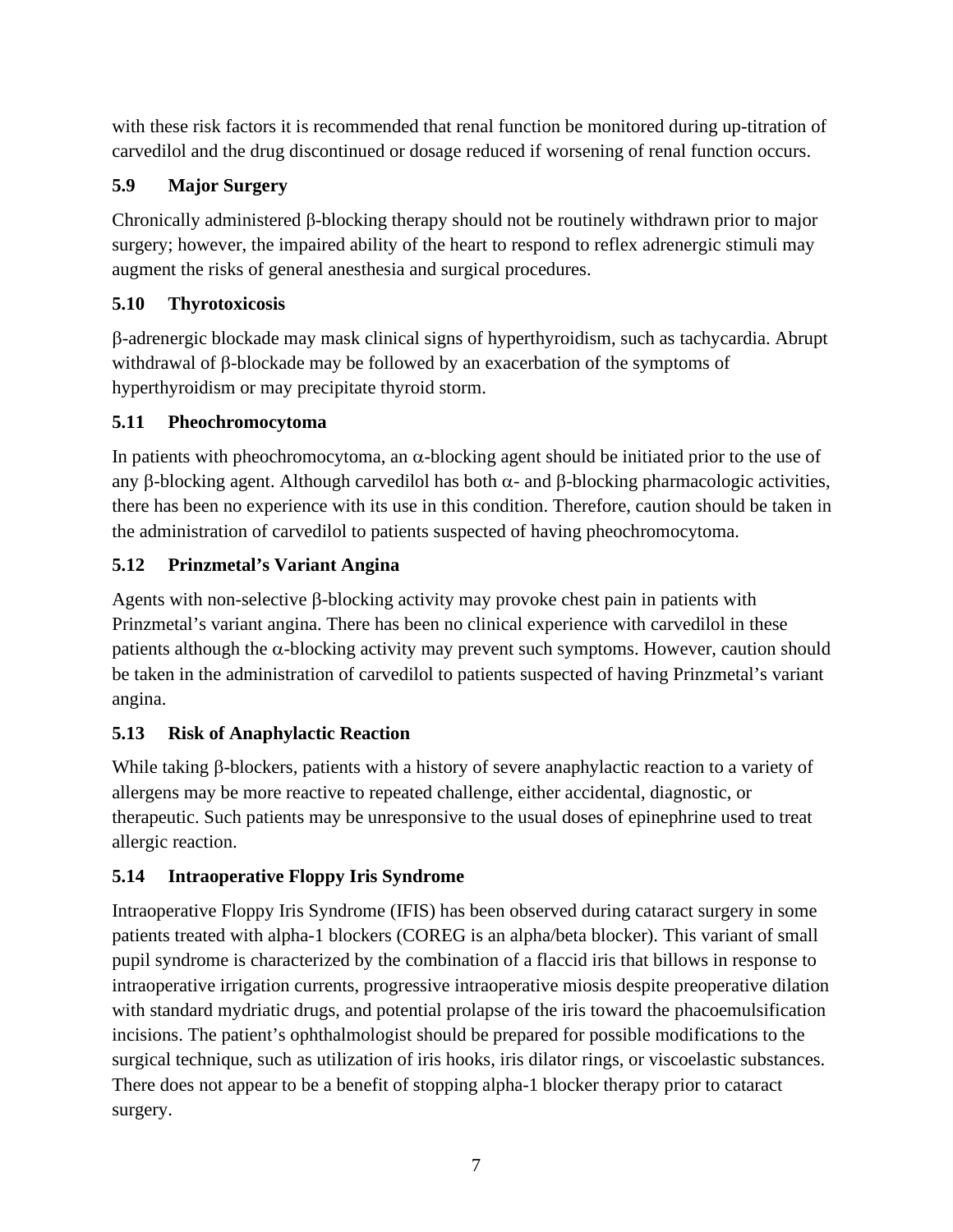#### <span id="page-7-0"></span>**6 ADVERSE REACTIONS**

#### <span id="page-7-1"></span>**6.1 Clinical Studies Experience**

Because clinical trials are conducted under widely varying conditions, adverse reaction rates observed in the clinical trials of a drug cannot be directly compared with rates in the clinical trials of another drug and may not reflect the rates observed in practice.

COREG has been evaluated for safety in subjects with heart failure (mild, moderate, and severe), in subjects with left ventricular dysfunction following myocardial infarction and in hypertensive subjects. The observed adverse event profile was consistent with the pharmacology of the drug and the health status of the subjects in the clinical trials. Adverse events reported for each of these patient populations are provided below. Excluded are adverse events considered too general to be informative, and those not reasonably associated with the use of the drug because they were associated with the condition being treated or are very common in the treated population. Rates of adverse events were generally similar across demographic subsets (men and women, elderly and non-elderly, blacks and non-blacks).

#### Heart Failure

COREG has been evaluated for safety in heart failure in more than 4,500 subjects worldwide of whom more than 2,100 participated in placebo-controlled clinical trials. Approximately 60% of the total treated population in placebo-controlled clinical trials received COREG for at least 6 months and 30% received COREG for at least 12 months. In the COMET trial, 1,511 subjects with mild-to-moderate heart failure were treated with COREG for up to 5.9 years (mean: 4.8) years). Both in U.S. clinical trials in mild-to-moderate heart failure that compared COREG in daily doses up to 100 mg ( $n = 765$ ) with placebo ( $n = 437$ ), and in a multinational clinical trial in severe heart failure (COPERNICUS) that compared COREG in daily doses up to 50 mg  $(n = 1,156)$  with placebo  $(n = 1,133)$ , discontinuation rates for adverse experiences were similar in carvedilol and placebo subjects. In placebo-controlled clinical trials, the only cause of discontinuation greater than 1% and occurring more often on carvedilol was dizziness (1.3% on carvedilol, 0.6% on placebo in the COPERNICUS trial).

Table 1 shows adverse events reported in subjects with mild-to-moderate heart failure enrolled in U.S. placebo-controlled clinical trials, and with severe heart failure enrolled in the COPERNICUS trial. Shown are adverse events that occurred more frequently in drug-treated subjects than placebo-treated subjects with an incidence of greater than 3% in subjects treated with carvedilol regardless of causality. Median trial medication exposure was 6.3 months for both carvedilol and placebo subjects in the trials of mild-to-moderate heart failure and 10.4 months in the trial of subjects with severe heart failure. The adverse event profile of COREG observed in the long-term COMET trial was generally similar to that observed in the U.S. Heart Failure Trials.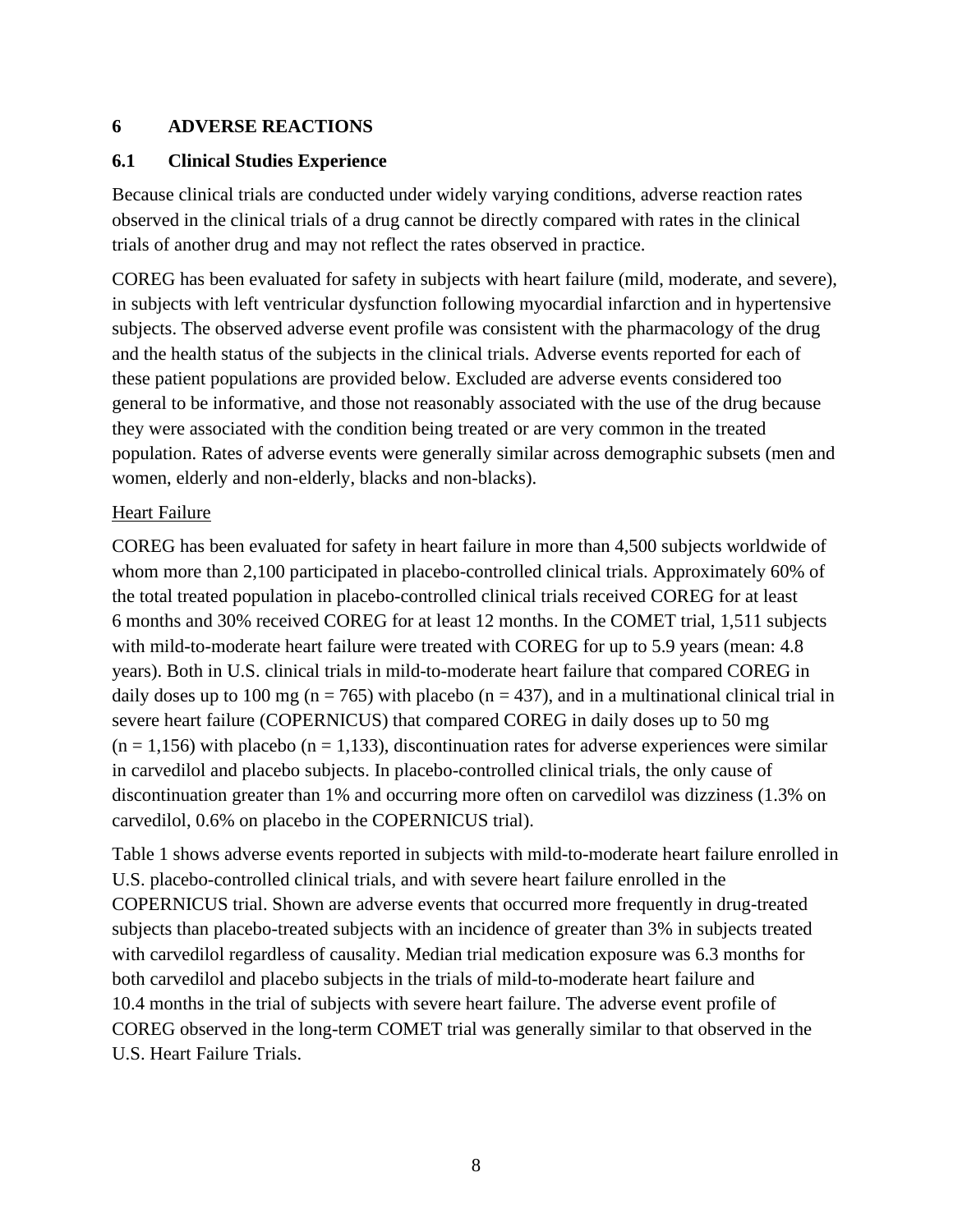**Table 1. Adverse Events (%) Occurring More Frequently with COREG than with Placebo in Subjects with Mild-to-Moderate Heart Failure (HF) Enrolled in U.S. Heart Failure Trials or in Subjects with Severe Heart Failure in the COPERNICUS Trial (Incidence >3% in Subjects Treated with Carvedilol, Regardless of Causality)**

|                               | Mild-to-Moderate HF            |                | <b>Severe HF</b> |                |  |
|-------------------------------|--------------------------------|----------------|------------------|----------------|--|
| <b>Body System/</b>           | <b>COREG</b><br><b>Placebo</b> |                | <b>COREG</b>     | <b>Placebo</b> |  |
| <b>Adverse Event</b>          | $(n = 765)$                    | $(n = 437)$    | $(n = 1,156)$    | $(n = 1, 133)$ |  |
| <b>Body as a Whole</b>        |                                |                |                  |                |  |
| Asthenia                      | $\overline{7}$                 | $\overline{7}$ | 11               | 9              |  |
| Fatigue                       | 24                             | 22             |                  |                |  |
| Digoxin level increased       | 5                              | $\overline{4}$ | $\overline{2}$   | 1              |  |
| Edema generalized             | 5                              | 3              | 6                | 5              |  |
| Edema dependent               | $\overline{4}$                 | $\overline{2}$ |                  |                |  |
| Cardiovascular                |                                |                |                  |                |  |
| Bradycardia                   | 9                              | $\mathbf{1}$   | 10               | 3              |  |
| Hypotension                   | 9                              | 3              | 14               | 8              |  |
| Syncope                       | 3                              | 3              | 8                | 5              |  |
| Angina pectoris               | $\overline{2}$                 | 3              | 6                | $\overline{4}$ |  |
| <b>Central Nervous System</b> |                                |                |                  |                |  |
| <b>Dizziness</b>              | 32                             | 19             | 24               | 17             |  |
| Headache                      | 8                              | $\overline{7}$ | 5                | 3              |  |
| <b>Gastrointestinal</b>       |                                |                |                  |                |  |
| Diarrhea                      | 12                             | 6              | 5                | $\mathfrak{Z}$ |  |
| Nausea                        | 9                              | 5              | $\overline{4}$   | $\overline{3}$ |  |
| Vomiting                      | 6                              | $\overline{4}$ | 1                | $\overline{2}$ |  |
| <b>Metabolic</b>              |                                |                |                  |                |  |
| Hyperglycemia                 | 12                             | 8              | 5                | 3              |  |
| Weight increase               | 10                             | 7              | 12               | 11             |  |
| <b>BUN</b> increased          | 6                              | 5              |                  |                |  |
| NPN increased                 | 6                              | 5              |                  |                |  |
| Hypercholesterolemia          | 4                              | 3              | $\mathbf{1}$     | $\mathbf{1}$   |  |
| Edema peripheral              | $\overline{2}$                 |                |                  | 6              |  |
| <b>Musculoskeletal</b>        |                                |                |                  |                |  |
| Arthralgia                    | 6                              | $\mathfrak{S}$ | $\mathbf{1}$     | $\mathbf{1}$   |  |
| <b>Respiratory</b>            |                                |                |                  |                |  |
| Cough increased               | 8                              | 9              | 5                | $\overline{4}$ |  |
| Rales                         | $\overline{4}$                 | $\overline{4}$ | $\overline{4}$   | $\overline{2}$ |  |
| <b>Vision</b>                 |                                |                |                  |                |  |
| Vision abnormal               | 5                              | $\overline{2}$ |                  |                |  |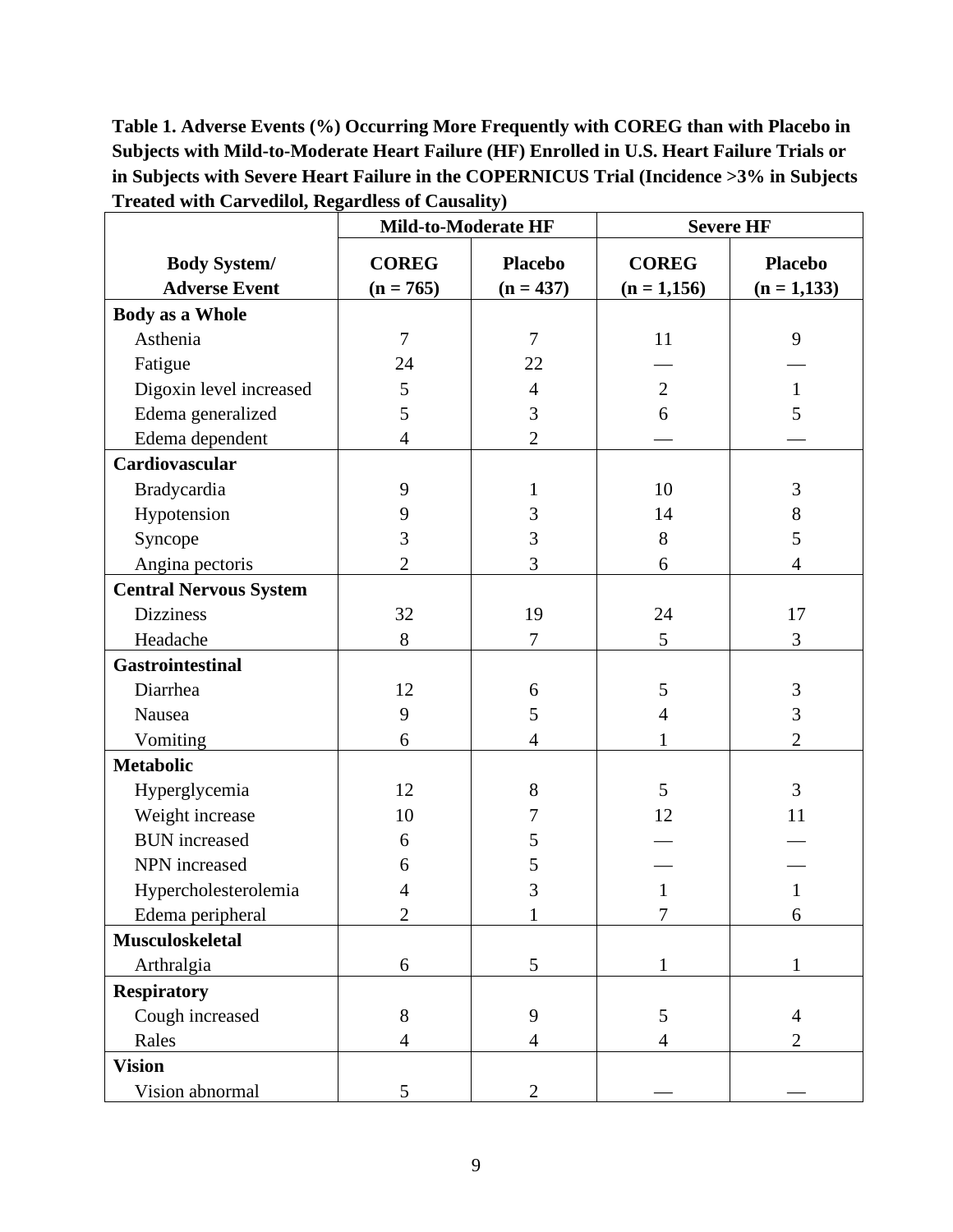Cardiac failure and dyspnea were also reported in these trials, but the rates were equal or greater in subjects who received placebo.

The following adverse events were reported with a frequency of greater than 1% but less than or equal to 3% and more frequently with COREG in either the U.S. placebo-controlled trials in subjects with mild-to-moderate heart failure or in subjects with severe heart failure in the COPERNICUS trial.

#### **Incidence greater than 1% to less than or equal to 3%**

*Body as a Whole:* Allergy, malaise, hypovolemia, fever, leg edema.

*Cardiovascular:* Fluid overload, postural hypotension, aggravated angina pectoris, AV block, palpitation, hypertension.

*Central and Peripheral Nervous System:* Hypesthesia, vertigo, paresthesia.

*Gastrointestinal:* Melena, periodontitis.

*Liver and Biliary System:* SGPT increased, SGOT increased.

*Metabolic and Nutritional:* Hyperuricemia, hypoglycemia, hyponatremia, increased alkaline phosphatase, glycosuria, hypervolemia, diabetes mellitus, GGT increased, weight loss, hyperkalemia, creatinine increased.

*Musculoskeletal:* Muscle cramps.

*Platelet, Bleeding, and Clotting:* Prothrombin decreased, purpura, thrombocytopenia.

*Psychiatric:* Somnolence.

*Reproductive, male:* Impotence.

*Special Senses:* Blurred vision.

*Urinary System:* Renal insufficiency, albuminuria, hematuria.

Left Ventricular Dysfunction following Myocardial Infarction

COREG has been evaluated for safety in survivors of an acute myocardial infarction with left ventricular dysfunction in the CAPRICORN trial which involved 969 subjects who received COREG and 980 who received placebo. Approximately 75% of the subjects received COREG for at least 6 months and 53% received COREG for at least 12 months. Subjects were treated for an average of 12.9 months and 12.8 months with COREG and placebo, respectively.

The most common adverse events reported with COREG in the CAPRICORN trial were consistent with the profile of the drug in the U.S. heart failure trials and the COPERNICUS trial. The only additional adverse events reported in CAPRICORN in greater than 3% of the subjects and more commonly on carvedilol were dyspnea, anemia, and lung edema. The following adverse events were reported with a frequency of greater than 1% but less than or equal to 3% and more frequently with COREG: flu syndrome, cerebrovascular accident, peripheral vascular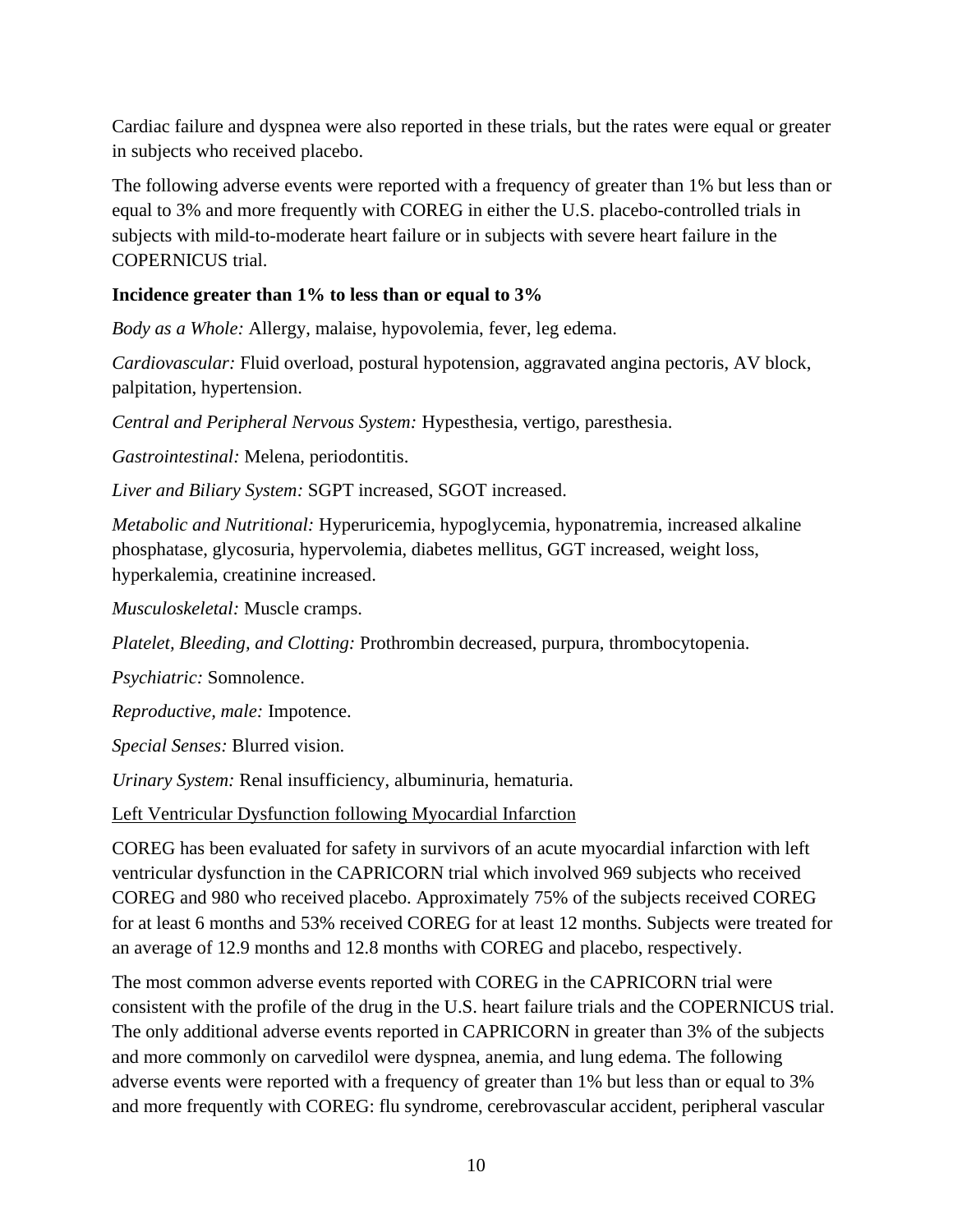disorder, hypotonia, depression, gastrointestinal pain, arthritis, and gout. The overall rates of discontinuations due to adverse events were similar in both groups of subjects. In this database, the only cause of discontinuation greater than 1% and occurring more often on carvedilol was hypotension (1.5% on carvedilol, 0.2% on placebo).

#### **Hypertension**

COREG has been evaluated for safety in hypertension in more than 2,193 subjects in U.S. clinical trials and in 2,976 subjects in international clinical trials. Approximately 36% of the total treated population received COREG for at least 6 months. Most adverse events reported during therapy with COREG were of mild to moderate severity. In U.S. controlled clinical trials directly comparing COREG in doses up to 50 mg ( $n = 1,142$ ) with placebo ( $n = 462$ ), 4.9% of subjects receiving COREG discontinued for adverse events versus 5.2% of placebo subjects. Although there was no overall difference in discontinuation rates, discontinuations were more common in the carvedilol group for postural hypotension (1% versus 0). The overall incidence of adverse events in U.S. placebo-controlled trials increased with increasing dose of COREG. For individual adverse events this could only be distinguished for dizziness, which increased in frequency from 2% to 5% as total daily dose increased from 6.25 mg to 50 mg.

Table 2 shows adverse events in U.S. placebo-controlled clinical trials for hypertension that occurred with an incidence of greater than or equal to 1% regardless of causality and that were more frequent in drug-treated subjects than placebo-treated subjects.

| <b>Body System/</b>           | <b>COREG</b>   | <b>Placebo</b> |
|-------------------------------|----------------|----------------|
| <b>Adverse Event</b>          | $(n = 1,142)$  | $(n = 462)$    |
| Cardiovascular                |                |                |
| <b>Bradycardia</b>            | $\overline{2}$ |                |
| Postural hypotension          | 2              |                |
| Peripheral edema              |                |                |
| <b>Central Nervous System</b> |                |                |
| <b>Dizziness</b>              | 6              | 5              |
| Insomnia                      | 2              |                |
| Gastrointestinal              |                |                |
| Diarrhea                      | $\overline{2}$ |                |
| Hematologic                   |                |                |
| Thrombocytopenia              |                |                |
| <b>Metabolic</b>              |                |                |
| Hypertriglyceridemia          |                |                |

**Table 2. Adverse Events (%) Occurring in U.S. Placebo-Controlled Hypertension Trials (Incidence** ≥**1%, Regardless of Causality)a**

<sup>a</sup> Shown are events with rate  $>1\%$  rounded to nearest integer.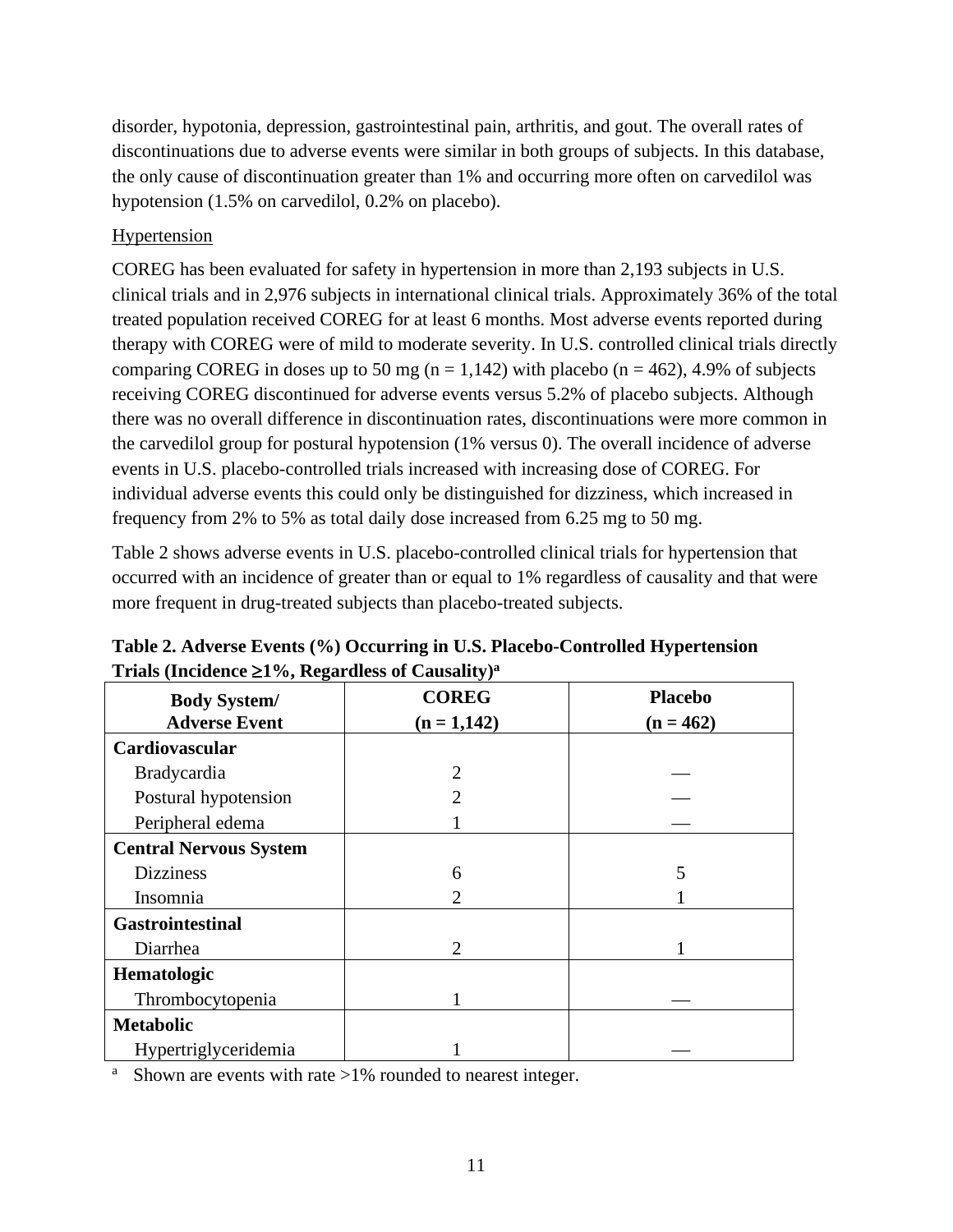Dyspnea and fatigue were also reported in these trials, but the rates were equal or greater in subjects who received placebo.

The following adverse events not described above were reported as possibly or probably related to COREG in worldwide open or controlled trials with COREG in subjects with hypertension or heart failure.

#### **Incidence greater than 0.1% to less than or equal to 1%**

*Cardiovascular:* Peripheral ischemia, tachycardia.

*Central and Peripheral Nervous System:* Hypokinesia.

*Gastrointestinal:* Bilirubinemia, increased hepatic enzymes (0.2% of hypertension patients and 0.4% of heart failure patients were discontinued from therapy because of increases in hepatic enzymes) *[see Adverse Reactions (6.2)]*.

*Psychiatric:* Nervousness, sleep disorder, aggravated depression, impaired concentration, abnormal thinking, paroniria, emotional lability.

*Respiratory System:* Asthma *[see Contraindications (4)]*.

*Reproductive, male:* Decreased libido.

*Skin and Appendages:* Pruritus, rash erythematous, rash maculopapular, rash psoriaform, photosensitivity reaction.

*Special Senses:* Tinnitus.

*Urinary System:* Micturition frequency increased.

*Autonomic Nervous System:* Dry mouth, sweating increased.

*Metabolic and Nutritional:* Hypokalemia, hypertriglyceridemia.

*Hematologic:* Anemia, leukopenia.

The following events were reported in less than or equal to 0.1% of subjects and are potentially important: complete AV block, bundle branch block, myocardial ischemia, cerebrovascular disorder, convulsions, migraine, neuralgia, paresis, anaphylactoid reaction, alopecia, exfoliative dermatitis, amnesia, GI hemorrhage, bronchospasm, pulmonary edema, decreased hearing, respiratory alkalosis, increased BUN, decreased HDL, pancytopenia, and atypical lymphocytes.

#### Laboratory Abnormalities

Reversible elevations in serum transaminases (ALT or AST) have been observed during treatment with COREG. Rates of transaminase elevations (2 to 3 times the upper limit of normal) observed during controlled clinical trials have generally been similar between subjects treated with COREG and those treated with placebo. However, transaminase elevations, confirmed by rechallenge, have been observed with COREG. In a long-term, placebo-controlled trial in severe heart failure, subjects treated with COREG had lower values for hepatic transaminases than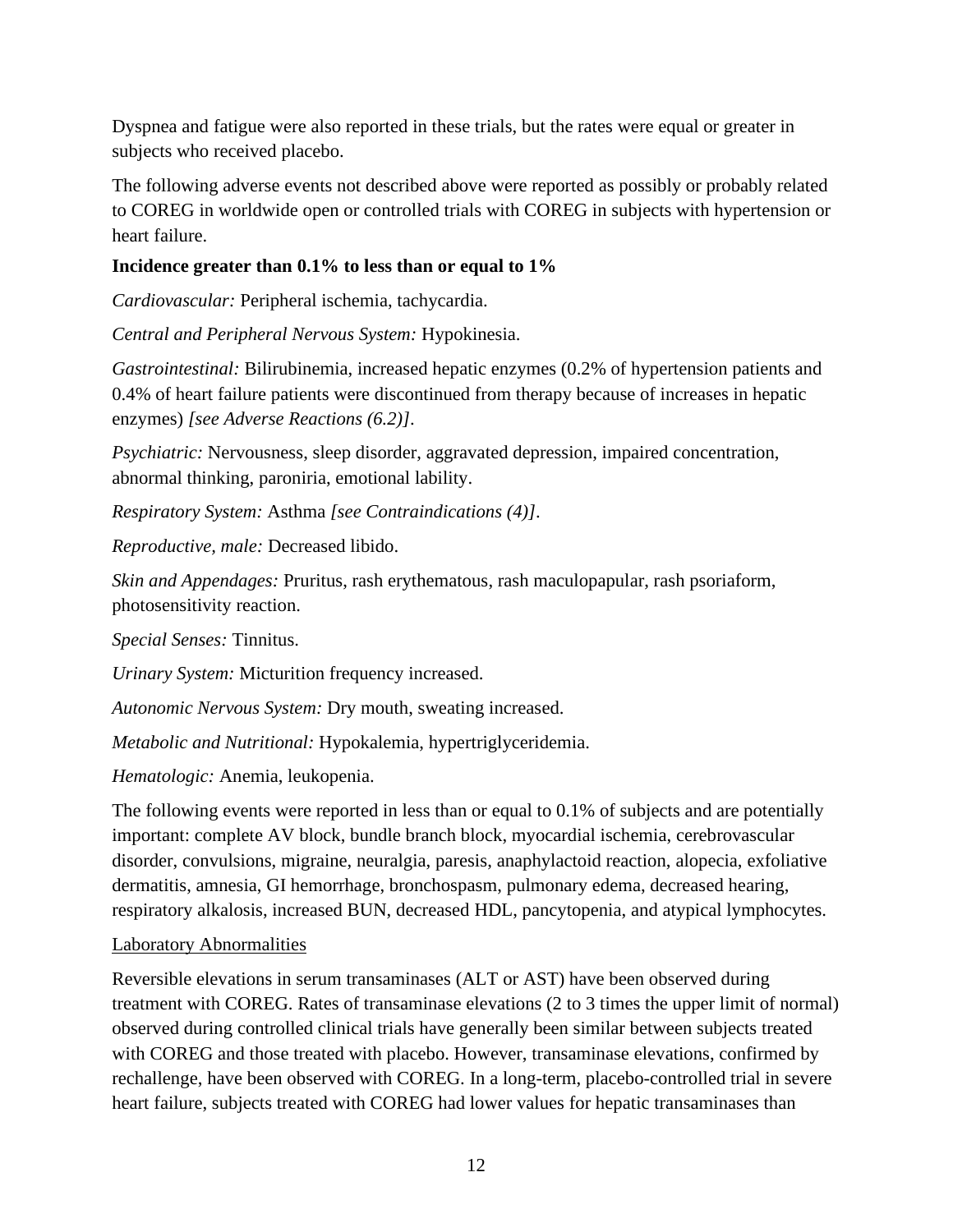subjects treated with placebo, possibly because improvements in cardiac function induced by COREG led to less hepatic congestion and/or improved hepatic blood flow.

COREG has not been associated with clinically significant changes in serum potassium, total triglycerides, total cholesterol, HDL cholesterol, uric acid, blood urea nitrogen, or creatinine. No clinically relevant changes were noted in fasting serum glucose in hypertensive patients; fasting serum glucose was not evaluated in the heart failure clinical trials.

## <span id="page-12-0"></span>**6.2 Postmarketing Experience**

The following adverse reactions have been identified during post-approval use of COREG. Because these reactions are reported voluntarily from a population of uncertain size, it is not always possible to reliably estimate their frequency or establish a causal relationship to drug exposure.

Blood and Lymphatic System Disorders

Aplastic anemia.

Immune System Disorders

Hypersensitivity (e.g., anaphylactic reactions, angioedema, urticaria).

Renal and Urinary Disorders

Urinary incontinence.

Respiratory, Thoracic, and Mediastinal Disorders

Interstitial pneumonitis.

Skin and Subcutaneous Tissue Disorders

<span id="page-12-1"></span>Stevens-Johnson syndrome, toxic epidermal necrolysis, erythema multiforme.

## **7 DRUG INTERACTIONS**

### <span id="page-12-2"></span>**7.1 CYP2D6 Inhibitors and Poor Metabolizers**

Interactions of carvedilol with potent inhibitors of CYP2D6 isoenzyme (such as quinidine, fluoxetine, paroxetine, and propafenone) have not been studied, but these drugs would be expected to increase blood levels of the R(+) enantiomer of carvedilol *[see Clinical Pharmacology (12.3)]*. Retrospective analysis of side effects in clinical trials showed that poor 2D6 metabolizers had a higher rate of dizziness during up-titration, presumably resulting from vasodilating effects of the higher concentrations of the  $\alpha$ -blocking R(+) enantiomer.

### <span id="page-12-3"></span>**7.2 Hypotensive Agents**

Patients taking a β-blocker and a drug that can deplete catecholamines (e.g., reserpine and monoamine oxidase inhibitors) should be observed closely for signs of hypotension and/or severe bradycardia.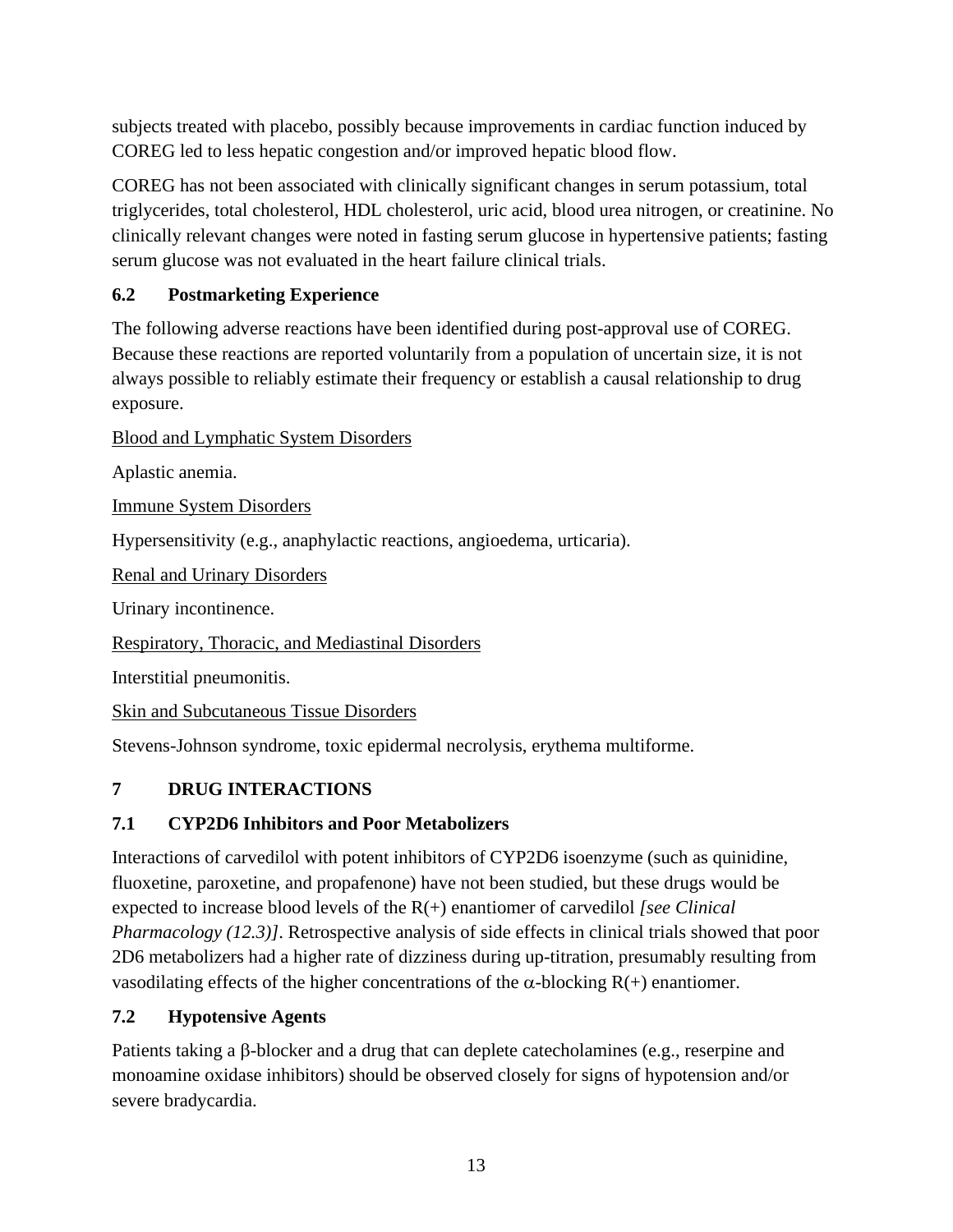Concomitant administration of clonidine with a β-blocker may cause hypotension and bradycardia. When concomitant treatment with β-blocker and clonidine is to be terminated, the β-blocker should be discontinued first. Clonidine therapy can then be discontinued several days later by gradually decreasing the dosage.

## <span id="page-13-0"></span>**7.3 Cyclosporine**

Modest increases in mean trough cyclosporine concentrations were observed following initiation of carvedilol treatment in 21 renal transplant subjects suffering from chronic vascular rejection. In about 30% of subjects, the dose of cyclosporine had to be reduced in order to maintain cyclosporine concentrations within the therapeutic range, while in the remainder no adjustment was needed. On the average for the group, the dose of cyclosporine was reduced about 20% in these subjects. Due to wide interindividual variability in the dose adjustment required, it is recommended that cyclosporine concentrations be monitored closely after initiation of carvedilol therapy and that the dose of cyclosporine be adjusted as appropriate.

## <span id="page-13-1"></span>**7.4 Digitalis Glycosides**

Both digitalis glycosides and β-blockers slow atrioventricular conduction and decrease heart rate. Concomitant use can increase the risk of bradycardia. Digoxin concentrations are increased by about 15% when digoxin and carvedilol are administered concomitantly. Therefore, increased monitoring of digoxin is recommended when initiating, adjusting, or discontinuing COREG *[see Clinical Pharmacology (12.5)]*.

## <span id="page-13-2"></span>**7.5 Inducers/Inhibitors of Hepatic Metabolism**

Rifampin reduced plasma concentrations of carvedilol by about 70% *[see Clinical Pharmacology* (12.5)]. Cimetidine increased AUC by about 30% but caused no change in C<sub>max</sub> *[see Clinical Pharmacology (12.5)]*.

## <span id="page-13-3"></span>**7.6 Amiodarone**

Amiodarone and its metabolite desethyl amiodarone, inhibitors of CYP2C9, and P-glycoprotein increased concentrations of the S(-)-enantiomer of carvedilol by at least 2 fold *[see Clinical Pharmacology (12.5)]*. The concomitant administration of amiodarone or other CYP2C9 inhibitors such as fluconazole with COREG may enhance the β-blocking activity resulting in further slowing of the heart rate or cardiac conduction. Patients should be observed for signs of bradycardia or heart block, particularly when one agent is added to pre-existing treatment with the other.

## <span id="page-13-4"></span>**7.7 Calcium Channel Blockers**

Conduction disturbance (rarely with hemodynamic compromise) has been observed when COREG is coadministered with diltiazem. As with other β-blockers, if COREG is administered with calcium channel blockers of the verapamil or diltiazem type, it is recommended that ECG and blood pressure be monitored.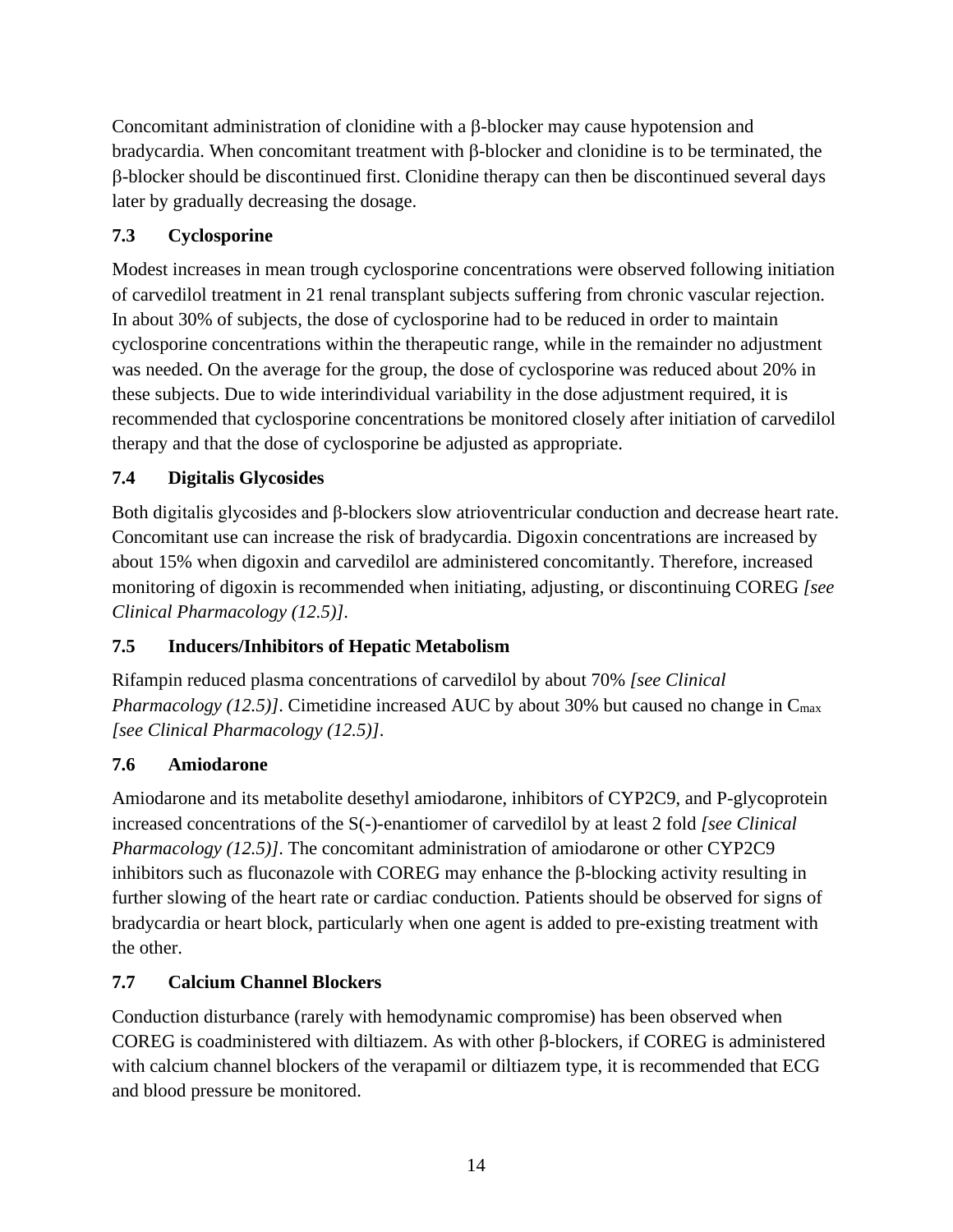## <span id="page-14-0"></span>**7.8 Insulin or Oral Hypoglycemics**

β-blockers may enhance the blood-sugar-reducing effect of insulin and oral hypoglycemics. Therefore, in patients taking insulin or oral hypoglycemics, regular monitoring of blood glucose is recommended *[see Warnings and Precautions (5.6)]*.

## <span id="page-14-1"></span>**7.9 Anesthesia**

If treatment with COREG is to be continued perioperatively, particular care should be taken when anesthetic agents that depress myocardial function, such as ether, cyclopropane, and trichloroethylene, are used *[see Overdosage (10)]*.

## <span id="page-14-2"></span>**8 USE IN SPECIFIC POPULATIONS**

## <span id="page-14-3"></span>**8.1 Pregnancy**

## Risk Summary

Available data regarding use of COREG in pregnant women are insufficient to determine whether there are drug-associated risks of adverse developmental outcomes. There are risks to the mother and fetus associated with poorly controlled hypertension in pregnancy. The use of beta blockers during the third trimester of pregnancy may increase the risk of hypotension, bradycardia, hypoglycemia, and respiratory depression in the neonate *[see Clinical Considerations]*. In animal reproduction studies, there was no evidence of adverse developmental outcomes at clinically relevant doses *[see Data]*. Oral administration of carvedilol to pregnant rats during organogenesis resulted in post-implantation loss, decreased fetal body weight, and an increased frequency of delayed fetal skeletal development at maternally toxic doses that were 50 times the maximum recommended human dose (MRHD). In addition, oral administration of carvedilol to pregnant rabbits during organogenesis resulted in increased post-implantation loss at doses 25 times the MRHD *[see Data].*

The estimated background risk of major birth defects and miscarriage for the indicated populations are unknown. All pregnancies have a background risk of birth defect, loss, or other adverse outcomes. In the U.S. general population, the estimated background risk of major birth defects and miscarriage in clinically recognized pregnancies is 2% to 4% and 15% to 20%, respectively.

## Clinical Considerations

*Disease-Associated Maternal and/or Embryo-Fetal Risk:* Hypertension in pregnancy increases the maternal risk for pre-eclampsia, gestational diabetes, premature delivery, and delivery complications (e.g., need for cesarean section and post-partum hemorrhage). Hypertension increases the fetal risk for intrauterine growth restriction and intrauterine death. Pregnant women with hypertension should be carefully monitored and managed accordingly.

*Fetal/Neonatal Adverse Reactions:* Neonates of women with hypertension who are treated with beta-blockers during the third trimester of pregnancy may be at increased risk for hypotension,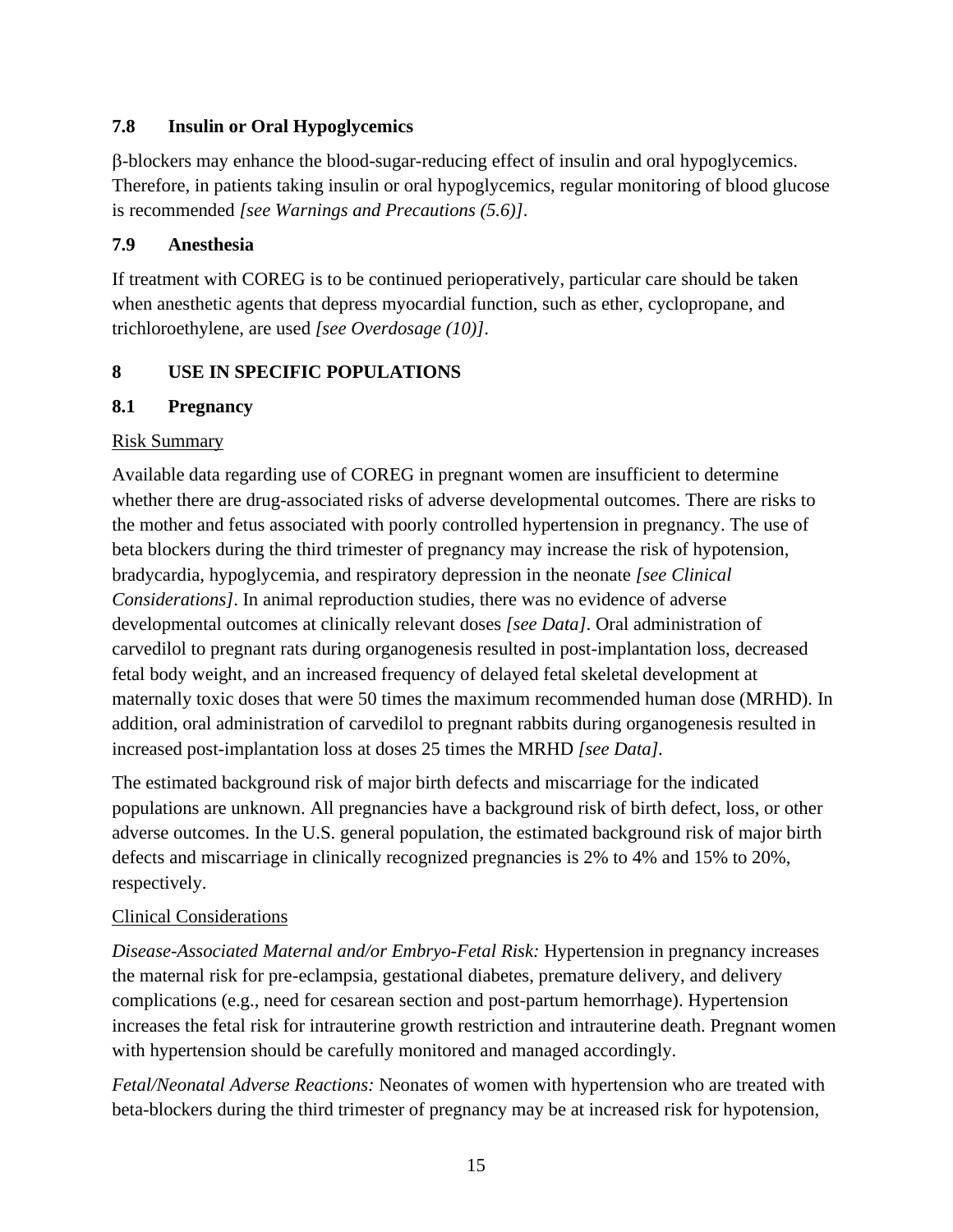bradycardia, hypoglycemia, and respiratory depression. Observe newborns for symptoms of hypotension, bradycardia, hypoglycemia, and respiratory depression and manage accordingly.

#### Data

*Animal Data:* Studies performed in rats and rabbits given carvedilol during fetal organogenesis revealed increased post-implantation loss in rats at a maternally toxic dose of 300 mg per kg per day (50 times the MRHD as mg per  $m<sup>2</sup>$ ) and in rabbits (in the absence of maternal toxicity) at doses of 75 mg per kg per day (25 times the MRHD as mg per  $m<sup>2</sup>$ ). In the rats, there was also a decrease in fetal body weight at 300 mg per kg per day (50 times the MRHD as mg per  $m^2$ ), accompanied by an increased incidence of fetuses with delayed skeletal development. In rats, the no-effect level for embryo-fetal toxicity was 60 mg per kg per day (10 times the MRHD as mg per m<sup>2</sup>); in rabbits, it was 15 mg per kg per day (5 times the MRHD as mg per m<sup>2</sup>). In a pre- and post-natal development study in rats administered carvedilol from late gestation through lactation, increased embryo-lethality was observed at a maternally toxic dose of 200 mg per kg per day (approximately 32 times the MRHD as mg per  $m^2$ ), and pup mortality and delays in physical growth/development were observed at 60 mg per kg per day (10 times the MRHD as mg per  $m<sup>2</sup>$ ) in the absence of maternal toxicity. The no-effect level was 12 mg per kg per day (2) times the MRHD as mg per  $m<sup>2</sup>$ ). Carvedilol was present in fetal rat tissue.

#### <span id="page-15-0"></span>**8.2 Lactation**

#### Risk Summary

There are no data on the presence of carvedilol in human milk, the effects on the breastfed infant, or the effects on milk production. Carvedilol is present in the milk of lactating rats. The developmental and health benefits of breastfeeding should be considered along with the mother's clinical need for COREG and any potential adverse effects on the breastfed infant from COREG or from the underlying maternal condition.

### <span id="page-15-1"></span>**8.4 Pediatric Use**

Effectiveness of COREG in patients younger than 18 years has not been established.

In a double-blind trial, 161 children (mean age: 6 years; range: 2 months to 17 years; 45% younger than 2 years) with chronic heart failure [NYHA class II-IV, left ventricular ejection fraction less than 40% for children with a systemic left ventricle (LV), and moderate-severe ventricular dysfunction qualitatively by echo for those with a systemic ventricle that was not an LV] who were receiving standard background treatment were randomized to placebo or to 2 dose levels of carvedilol. These dose levels produced placebo-corrected heart rate reduction of 4 to 6 heart beats per minute, indicative of β-blockade activity. Exposure appeared to be lower in pediatric subjects than adults. After 8 months of follow-up, there was no significant effect of treatment on clinical outcomes. Adverse reactions in this trial that occurred in greater than 10% of subjects treated with COREG and at twice the rate of placebo-treated subjects included chest pain (17% versus 6%), dizziness (13% versus 2%), and dyspnea (11% versus 0%).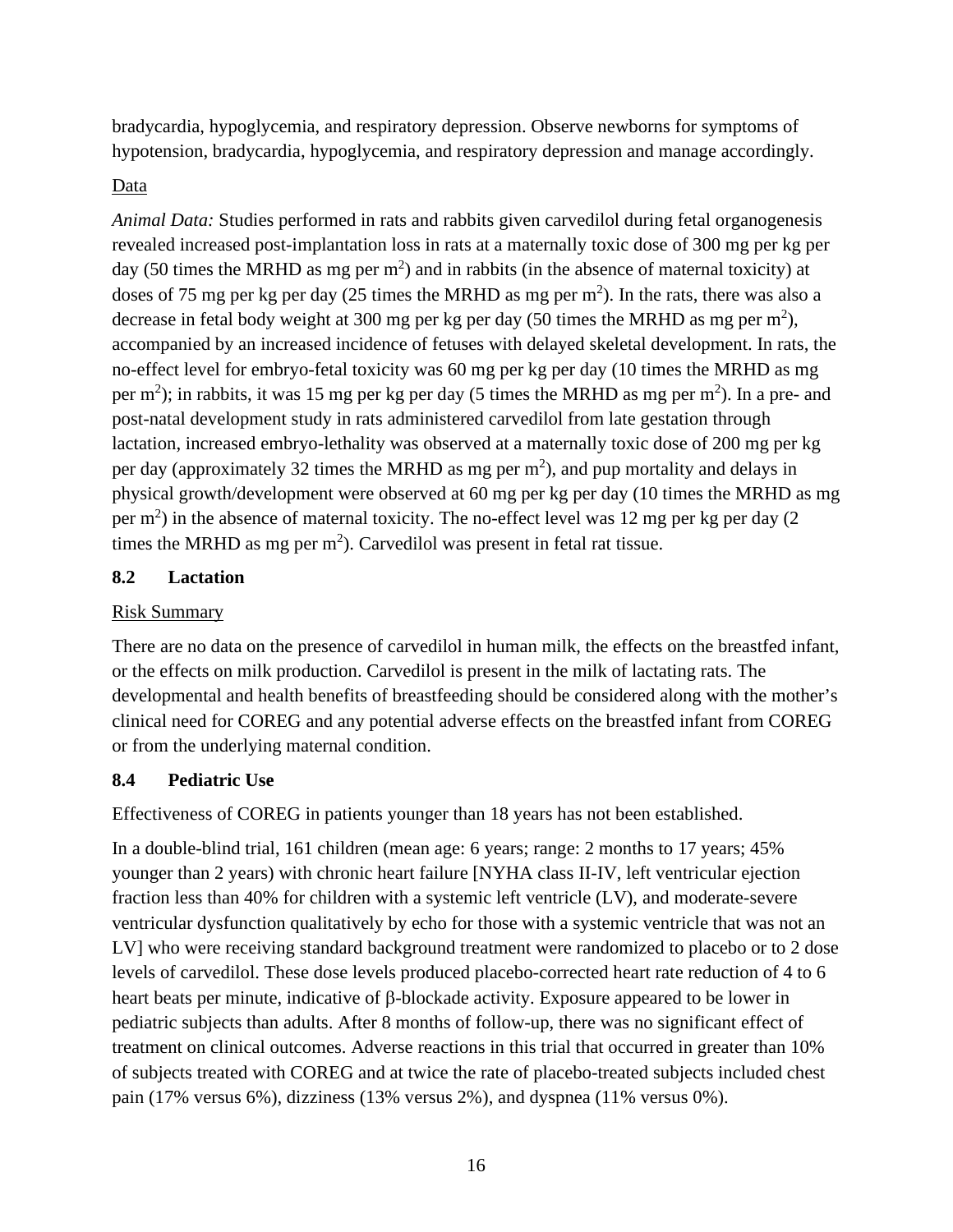## <span id="page-16-0"></span>**8.5 Geriatric Use**

Of the 765 subjects with heart failure randomized to COREG in U.S. clinical trials, 31% (235) were aged 65 years or older, and 7.3% (56) were aged 75 years or older. Of the 1,156 subjects randomized to COREG in a long-term, placebo-controlled trial in severe heart failure, 47% (547) were aged 65 years or older, and 15% (174) were aged 75 years or older. Of 3,025 subjects receiving COREG in heart failure trials worldwide, 42% were aged 65 years or older.

Of the 975 subjects with myocardial infarction randomized to COREG in the CAPRICORN trial, 48% (468) were aged 65 years or older, and 11% (111) were aged 75 years or older.

Of the 2,065 hypertensive subjects in U.S. clinical trials of efficacy or safety who were treated with COREG, 21% (436) were aged 65 years or older. Of 3,722 subjects receiving COREG in hypertension clinical trials conducted worldwide, 24% were aged 65 years or older.

With the exception of dizziness in hypertensive subjects (incidence 8.8% in the elderly versus 6% in younger subjects), no overall differences in the safety or effectiveness (see Figures 2 and 4) were observed between the older subjects and younger subjects in each of these populations. Similarly, other reported clinical experience has not identified differences in responses between the elderly and younger subjects, but greater sensitivity of some older individuals cannot be ruled out.

## <span id="page-16-1"></span>**10 OVERDOSAGE**

Overdosage may cause severe hypotension, bradycardia, cardiac insufficiency, cardiogenic shock, and cardiac arrest. Respiratory problems, bronchospasms, vomiting, lapses of consciousness, and generalized seizures may also occur.

The patient should be placed in a supine position and, where necessary, kept under observation and treated under intensive-care conditions. The following agents may be administered:

*For excessive bradycardia:* Atropine, 2 mg IV.

*To support cardiovascular function:* Glucagon, 5 to 10 mg IV rapidly over 30 seconds, followed by a continuous infusion of 5 mg per hour; sympathomimetics (dobutamine, isoprenaline, adrenaline) at doses according to body weight and effect.

If peripheral vasodilation dominates, it may be necessary to administer adrenaline or noradrenaline with continuous monitoring of circulatory conditions. For therapy-resistant bradycardia, pacemaker therapy should be performed. For bronchospasm, β-sympathomimetics (as aerosol or IV) or aminophylline IV should be given. In the event of seizures, slow IV injection of diazepam or clonazepam is recommended.

NOTE: In the event of severe intoxication where there are symptoms of shock, treatment with antidotes must be continued for a sufficiently long period of time consistent with the 7- to 10-hour half-life of carvedilol.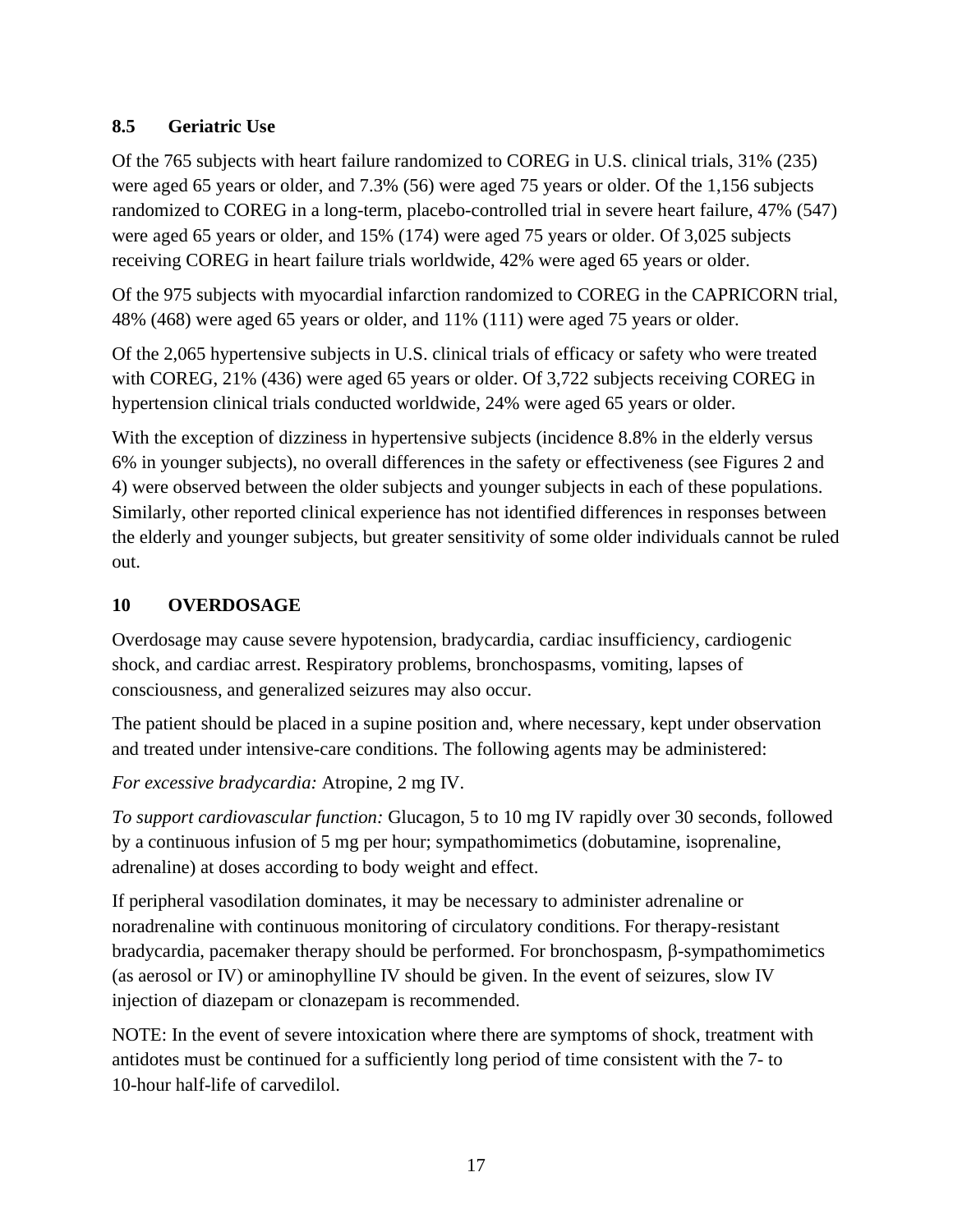Cases of overdosage with COREG alone or in combination with other drugs have been reported. Quantities ingested in some cases exceeded 1,000 milligrams. Symptoms experienced included low blood pressure and heart rate. Standard supportive treatment was provided and individuals recovered.

## <span id="page-17-0"></span>**11 DESCRIPTION**

Carvedilol is a nonselective β-adrenergic blocking agent with  $\alpha_1$ -blocking activity. It is ( $\pm$ )-1-(Carbazol-4-yloxy)-3-[[2-(o-methoxyphenoxy)ethyl]amino]-2-propanol. Carvedilol is a racemic mixture with the following structure:



COREG is a white, oval, film-coated tablet containing 3.125 mg, 6.25 mg, 12.5 mg, or 25 mg of carvedilol. The 6.25-mg, 12.5-mg, and 25-mg tablets are TILTAB tablets. Inactive ingredients consist of colloidal silicon dioxide, crospovidone, hypromellose, lactose, magnesium stearate, polyethylene glycol, polysorbate 80, povidone, sucrose, and titanium dioxide.

Carvedilol is a white to off-white powder with a molecular weight of 406.5 and a molecular formula of  $C_{24}H_{26}N_2O_4$ . It is freely soluble in dimethylsulfoxide; soluble in methylene chloride and methanol; sparingly soluble in 95% ethanol and isopropanol; slightly soluble in ethyl ether; and practically insoluble in water, gastric fluid (simulated, TS, pH 1.1), and intestinal fluid (simulated, TS without pancreatin, pH 7.5).

## <span id="page-17-1"></span>**12 CLINICAL PHARMACOLOGY**

### <span id="page-17-2"></span>**12.1 Mechanism of Action**

COREG is a racemic mixture in which nonselective β-adrenoreceptor blocking activity is present in the S(-) enantiomer and  $\alpha_1$ -adrenergic blocking activity is present in both R(+) and S(-) enantiomers at equal potency. COREG has no intrinsic sympathomimetic activity.

### <span id="page-17-3"></span>**12.2 Pharmacodynamics**

### Heart Failure

The basis for the beneficial effects of COREG in heart failure is not established.

Two placebo-controlled trials compared the acute hemodynamic effects of COREG with baseline measurements in 59 and 49 subjects with NYHA class II-IV heart failure receiving diuretics, ACE inhibitors, and digitalis. There were significant reductions in systemic blood pressure,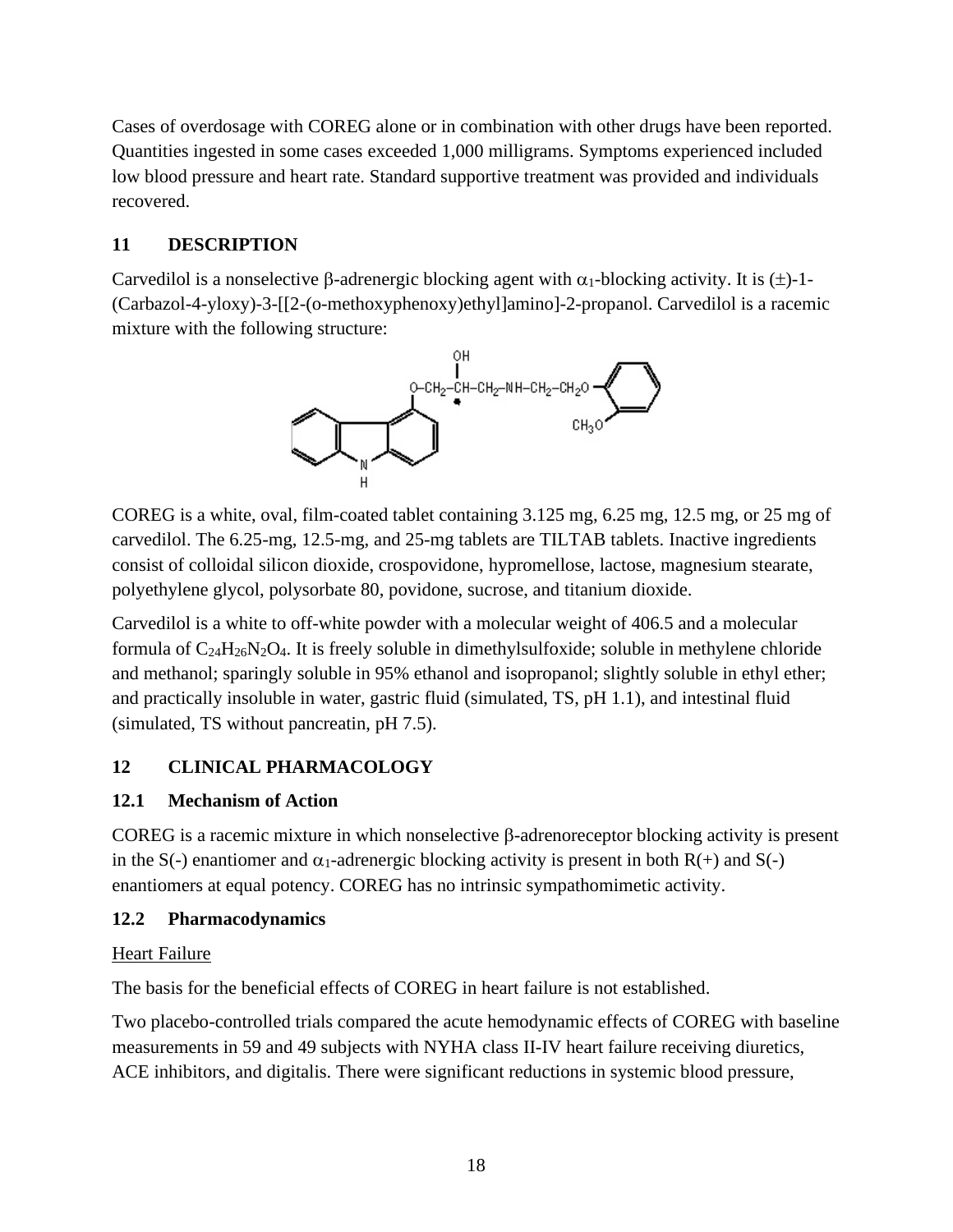pulmonary artery pressure, pulmonary capillary wedge pressure, and heart rate. Initial effects on cardiac output, stroke volume index, and systemic vascular resistance were small and variable.

These trials measured hemodynamic effects again at 12 to 14 weeks. COREG significantly reduced systemic blood pressure, pulmonary artery pressure, right atrial pressure, systemic vascular resistance, and heart rate, while stroke volume index was increased.

Among 839 subjects with NYHA class II-III heart failure treated for 26 to 52 weeks in 4 U.S. placebo-controlled trials, average left ventricular ejection fraction (EF) measured by radionuclide ventriculography increased by 9 EF units (%) in subjects receiving COREG and by 2 EF units in placebo subjects at a target dose of 25 to 50 mg twice daily. The effects of carvedilol on ejection fraction were related to dose. Doses of 6.25 mg twice daily, 12.5 mg twice daily, and 25 mg twice daily were associated with placebo-corrected increases in EF of 5 EF units, 6 EF units, and 8 EF units, respectively; each of these effects were nominally statistically significant.

#### Left Ventricular Dysfunction following Myocardial Infarction

The basis for the beneficial effects of COREG in patients with left ventricular dysfunction following an acute myocardial infarction is not established.

#### **Hypertension**

The mechanism by which β-blockade produces an antihypertensive effect has not been established.

β-adrenoreceptor blocking activity has been demonstrated in animal and human studies showing that carvedilol (1) reduces cardiac output in normal subjects, (2) reduces exercise- and/or isoproterenol-induced tachycardia, and (3) reduces reflex orthostatic tachycardia. Significant β-adrenoreceptor blocking effect is usually seen within 1 hour of drug administration.

 $\alpha_1$ -adrenoreceptor blocking activity has been demonstrated in human and animal studies, showing that carvedilol (1) attenuates the pressor effects of phenylephrine, (2) causes vasodilation, and (3) reduces peripheral vascular resistance. These effects contribute to the reduction of blood pressure and usually are seen within 30 minutes of drug administration.

Due to the  $\alpha_1$ -receptor blocking activity of carvedilol, blood pressure is lowered more in the standing than in the supine position, and symptoms of postural hypotension (1.8%), including rare instances of syncope, can occur. Following oral administration, when postural hypotension has occurred, it has been transient and is uncommon when COREG is administered with food at the recommended starting dose and titration increments are closely followed *[see Dosage and Administration (2)]*.

In hypertensive patients with normal renal function, therapeutic doses of COREG decreased renal vascular resistance with no change in glomerular filtration rate or renal plasma flow. Changes in excretion of sodium, potassium, uric acid, and phosphorus in hypertensive patients with normal renal function were similar after COREG and placebo.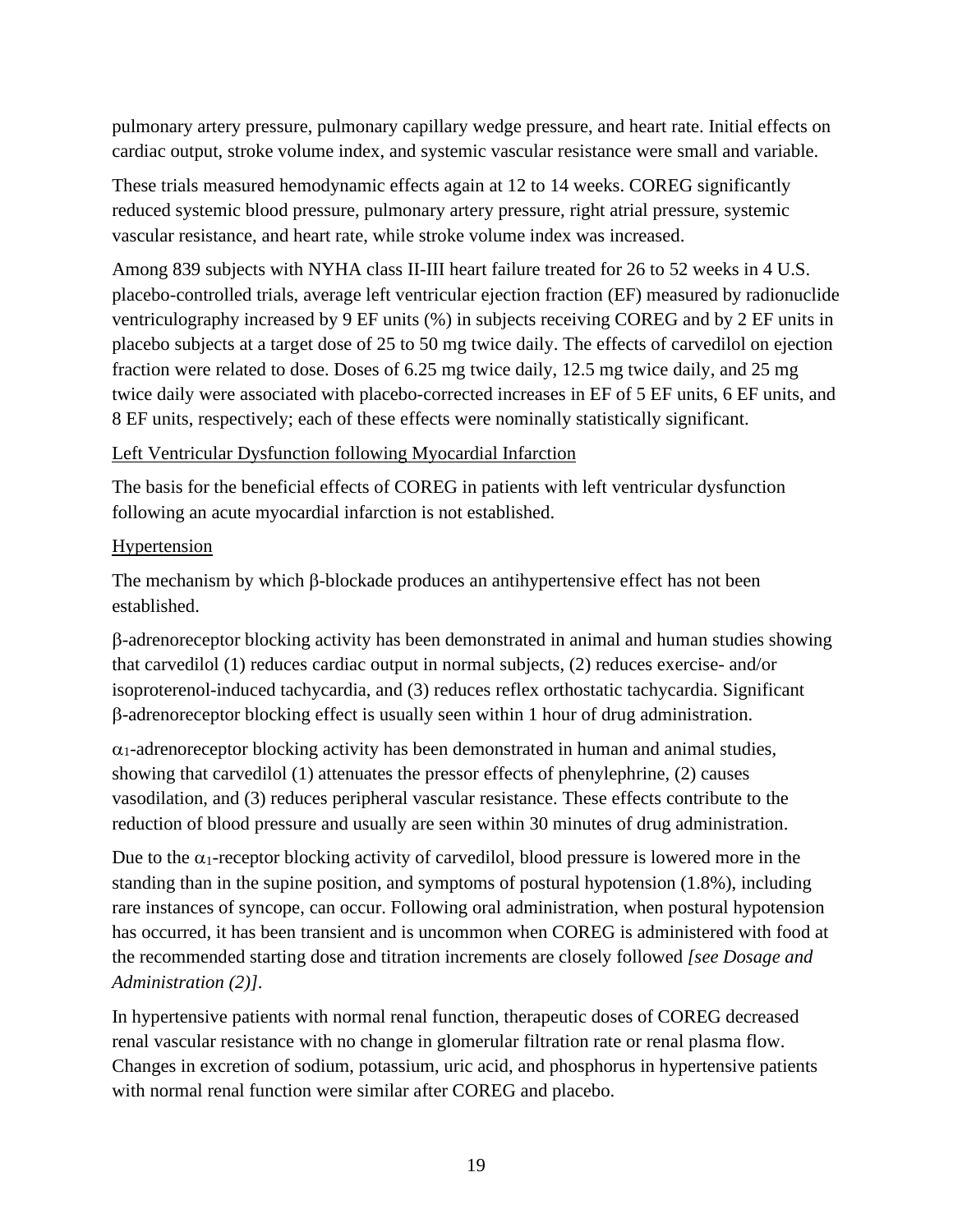COREG has little effect on plasma catecholamines, plasma aldosterone, or electrolyte levels, but it does significantly reduce plasma renin activity when given for at least 4 weeks. It also increases levels of atrial natriuretic peptide.

#### <span id="page-19-0"></span>**12.3 Pharmacokinetics**

COREG is rapidly and extensively absorbed following oral administration, with absolute bioavailability of approximately 25% to 35% due to a significant degree of first-pass metabolism. Following oral administration, the apparent mean terminal elimination half-life of carvedilol generally ranges from 7 to 10 hours. Plasma concentrations achieved are proportional to the oral dose administered. When administered with food, the rate of absorption is slowed, as evidenced by a delay in the time to reach peak plasma levels, with no significant difference in extent of bioavailability. Taking COREG with food should minimize the risk of orthostatic hypotension.

Carvedilol is extensively metabolized. Following oral administration of radiolabelled carvedilol to healthy volunteers, carvedilol accounted for only about 7% of the total radioactivity in plasma as measured by area under the curve (AUC). Less than 2% of the dose was excreted unchanged in the urine. Carvedilol is metabolized primarily by aromatic ring oxidation and glucuronidation. The oxidative metabolites are further metabolized by conjugation via glucuronidation and sulfation. The metabolites of carvedilol are excreted primarily via the bile into the feces. Demethylation and hydroxylation at the phenol ring produce 3 active metabolites with β-receptor blocking activity. Based on preclinical studies, the 4'-hydroxyphenyl metabolite is approximately 13 times more potent than carvedilol for β-blockade.

Compared with carvedilol, the 3 active metabolites exhibit weak vasodilating activity. Plasma concentrations of the active metabolites are about one-tenth of those observed for carvedilol and have pharmacokinetics similar to the parent.

Carvedilol undergoes stereoselective first-pass metabolism with plasma levels of  $R(+)$ -carvedilol approximately 2 to 3 times higher than S(-)-carvedilol following oral administration in healthy subjects. The mean apparent terminal elimination half-lives for  $R(+)$ -carvedilol range from 5 to 9 hours compared with 7 to 11 hours for the S(-)-enantiomer.

The primary P450 enzymes responsible for the metabolism of both  $R(+)$  and  $S(-)$ -carvedilol in human liver microsomes were CYP2D6 and CYP2C9 and to a lesser extent CYP3A4, 2C19, 1A2, and 2E1. CYP2D6 is thought to be the major enzyme in the 4'- and 5'-hydroxylation of carvedilol, with a potential contribution from 3A4. CYP2C9 is thought to be of primary importance in the O-methylation pathway of S(-)-carvedilol.

Carvedilol is subject to the effects of genetic polymorphism with poor metabolizers of debrisoquin (a marker for cytochrome P450 2D6) exhibiting 2- to 3-fold higher plasma concentrations of  $R(+)$ -carvedilol compared with extensive metabolizers. In contrast, plasma levels of S(-)-carvedilol are increased only about 20% to 25% in poor metabolizers, indicating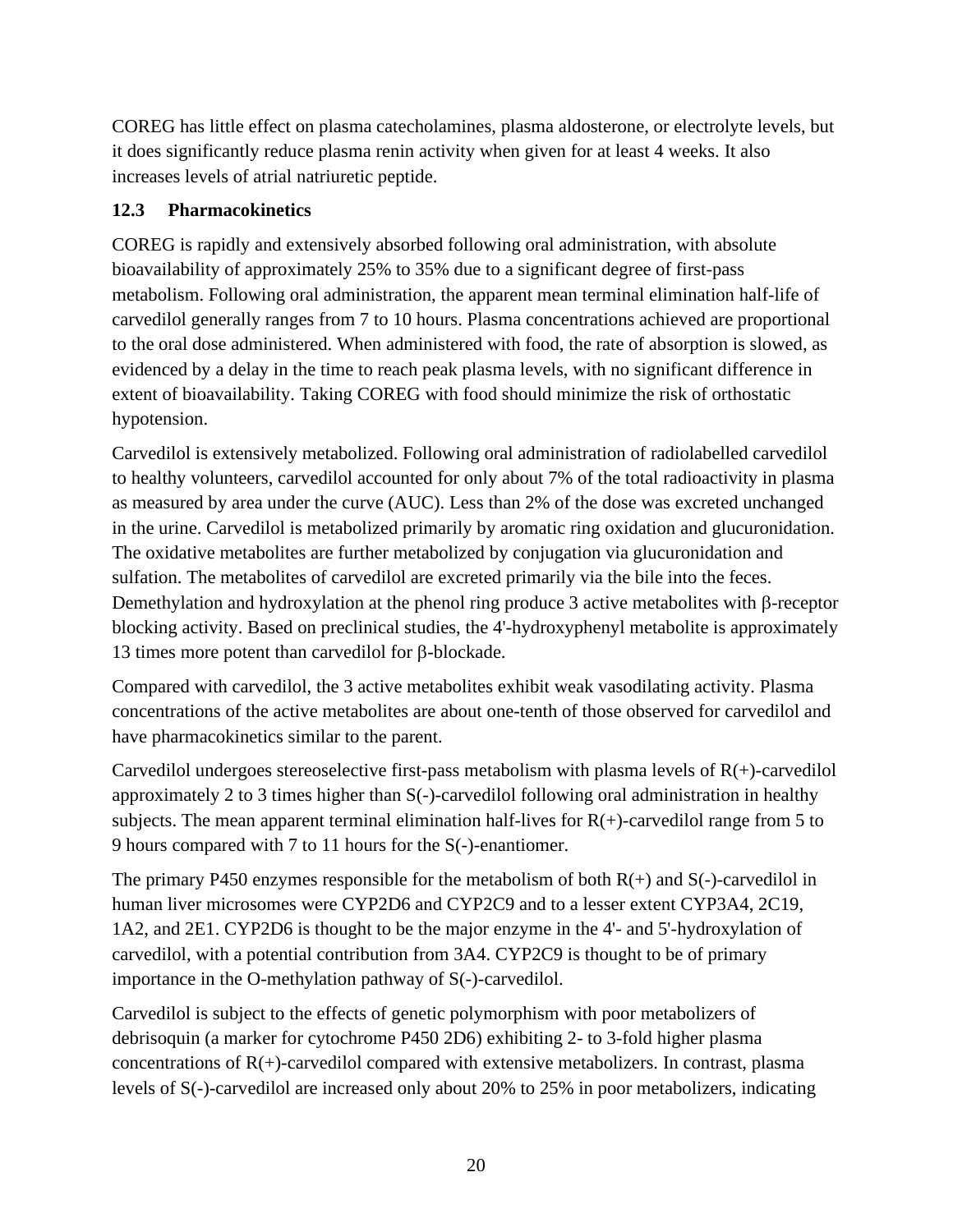this enantiomer is metabolized to a lesser extent by cytochrome P450 2D6 than R(+)-carvedilol. The pharmacokinetics of carvedilol do not appear to be different in poor metabolizers of S-mephenytoin (patients deficient in cytochrome P450 2C19).

Carvedilol is more than 98% bound to plasma proteins, primarily with albumin. The plasma-protein binding is independent of concentration over the therapeutic range. Carvedilol is a basic, lipophilic compound with a steady-state volume of distribution of approximately 115 L, indicating substantial distribution into extravascular tissues. Plasma clearance ranges from 500 to 700 mL/min.

### <span id="page-20-0"></span>**12.4 Specific Populations**

#### Heart Failure

Steady-state plasma concentrations of carvedilol and its enantiomers increased proportionally over the 6.25- to 50- mg dose range in subjects with heart failure. Compared with healthy subjects, subjects with heart failure had increased mean AUC and C<sub>max</sub> values for carvedilol and its enantiomers, with up to 50% to 100% higher values observed in 6 subjects with NYHA class IV heart failure. The mean apparent terminal elimination half-life for carvedilol was similar to that observed in healthy subjects.

#### **Geriatric**

Plasma levels of carvedilol average about 50% higher in the elderly compared with young subjects.

### Hepatic Impairment

Compared with healthy subjects, patients with severe liver impairment (cirrhosis) exhibit a 4- to 7-fold increase in carvedilol levels. Carvedilol is contraindicated in patients with severe liver impairment.

### Renal Impairment

Although carvedilol is metabolized primarily by the liver, plasma concentrations of carvedilol have been reported to be increased in patients with renal impairment. Based on mean AUC data, approximately 40% to 50% higher plasma concentrations of carvedilol were observed in subjects with hypertension and moderate to severe renal impairment compared with a control group of subjects with hypertension and normal renal function. However, the ranges of AUC values were similar for both groups. Changes in mean peak plasma levels were less pronounced, approximately 12% to 26% higher in subjects with impaired renal function.

Consistent with its high degree of plasma protein-binding, carvedilol does not appear to be cleared significantly by hemodialysis.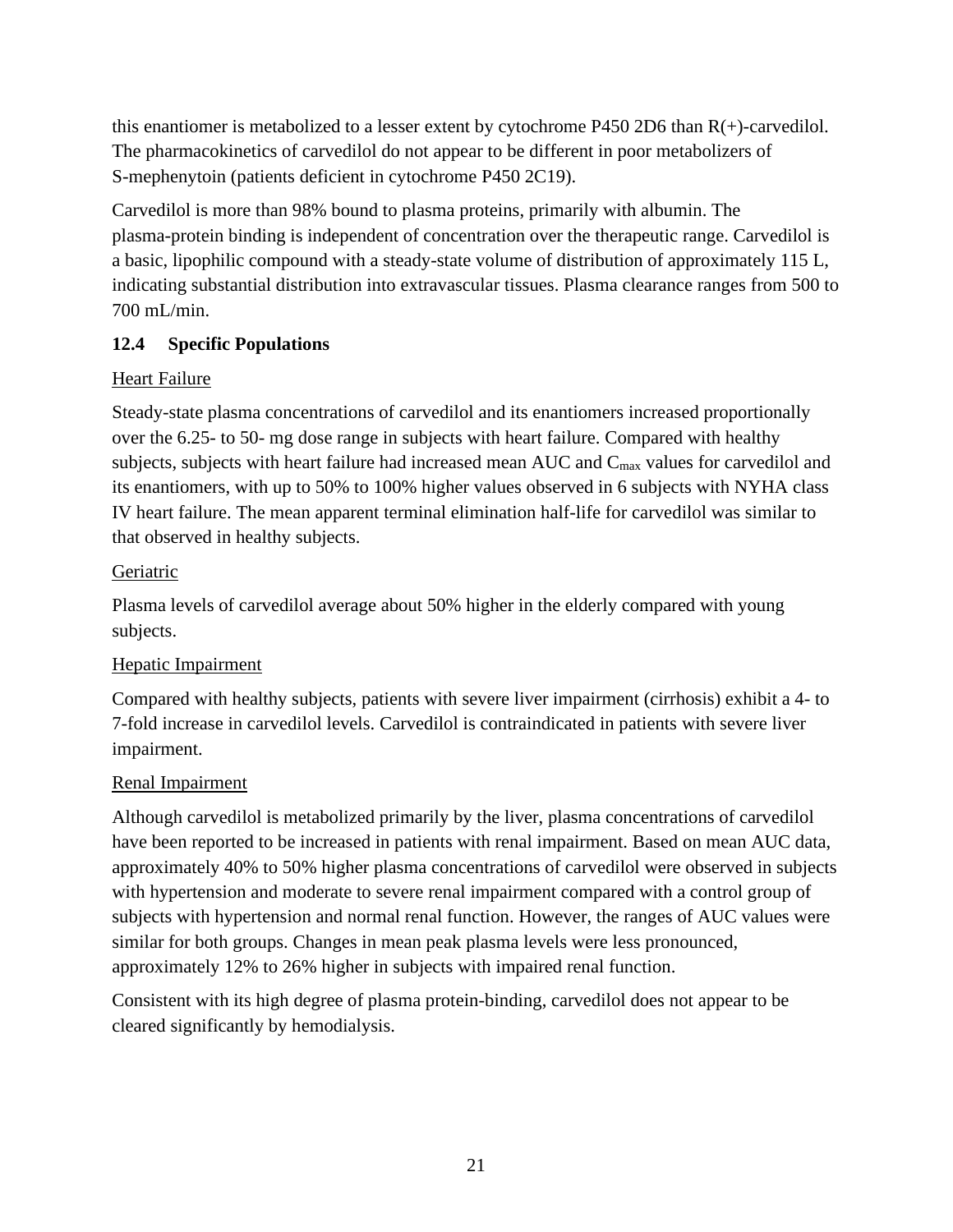## <span id="page-21-0"></span>**12.5 Drug-Drug Interactions**

Since carvedilol undergoes substantial oxidative metabolism, the metabolism and pharmacokinetics of carvedilol may be affected by induction or inhibition of cytochrome P450 enzymes.

## Amiodarone

In a pharmacokinetic trial conducted in 106 Japanese subjects with heart failure, coadministration of small loading and maintenance doses of amiodarone with carvedilol resulted in at least a 2-fold increase in the steady-state trough concentrations of S(-)-carvedilol *[see Drug Interactions (7.6)]*.

## Cimetidine

In a pharmacokinetic trial conducted in 10 healthy male subjects, cimetidine (1,000 mg per day) increased the steady-state AUC of carvedilol by 30% with no change in C<sub>max</sub> *[see Drug Interactions (7.5)]*.

## Digoxin

Following concomitant administration of carvedilol (25 mg once daily) and digoxin (0.25 mg once daily) for 14 days, steady-state AUC and trough concentrations of digoxin were increased by 14% and 16%, respectively, in 12 subjects with hypertension *[see Drug Interactions (7.4)]*.

## Glyburide

In 12 healthy subjects, combined administration of carvedilol (25 mg once daily) and a single dose of glyburide did not result in a clinically relevant pharmacokinetic interaction for either compound.

### Hydrochlorothiazide

A single oral dose of carvedilol 25 mg did not alter the pharmacokinetics of a single oral dose of hydrochlorothiazide 25 mg in 12 subjects with hypertension. Likewise, hydrochlorothiazide had no effect on the pharmacokinetics of carvedilol.

### Rifampin

In a pharmacokinetic trial conducted in 8 healthy male subjects, rifampin (600 mg daily for 12 days) decreased the AUC and Cmax of carvedilol by about 70% *[see Drug Interactions (7.5)]*.

### **Torsemide**

In a trial of 12 healthy subjects, combined oral administration of carvedilol 25 mg once daily and torsemide 5 mg once daily for 5 days did not result in any significant differences in their pharmacokinetics compared with administration of the drugs alone.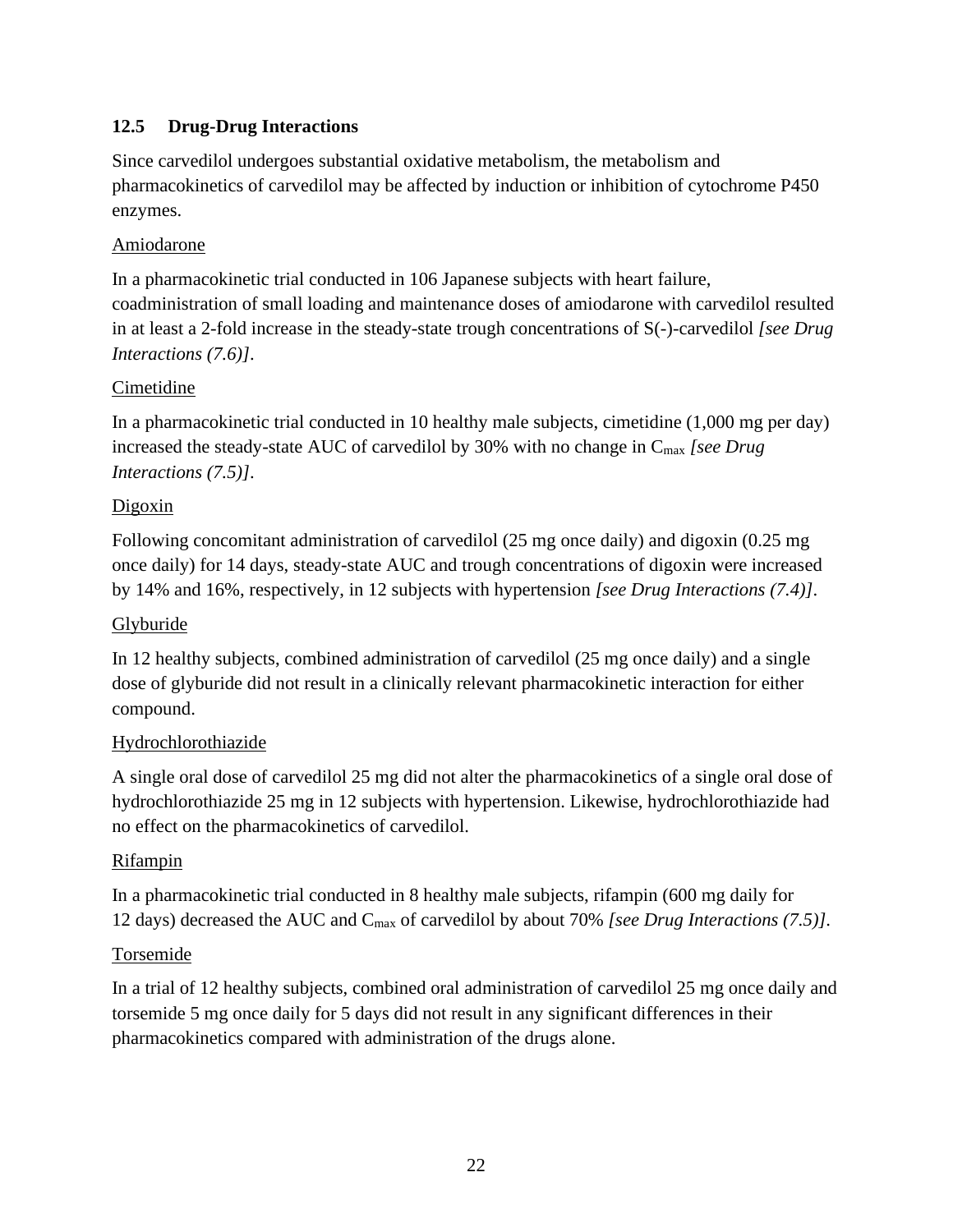# Warfarin

Carvedilol (12.5 mg twice daily) did not have an effect on the steady-state prothrombin time ratios and did not alter the pharmacokinetics of  $R(+)$ - and  $S(-)$ -warfarin following concomitant administration with warfarin in 9 healthy volunteers.

# <span id="page-22-0"></span>**13 NONCLINICAL TOXICOLOGY**

## <span id="page-22-1"></span>**13.1 Carcinogenesis, Mutagenesis, Impairment of Fertility**

In 2-year studies conducted in rats given carvedilol at doses up to 75 mg per kg per day (12 times the MRHD as mg per m<sup>2</sup>) or in mice given up to 200 mg per kg per day (16 times the MRHD as mg per  $m<sup>2</sup>$ ), carvedilol had no carcinogenic effect.

Carvedilol was negative when tested in a battery of genotoxicity assays, including the Ames and the CHO/HGPRT assays for mutagenicity and the in vitro hamster micronucleus and in vivo human lymphocyte cell tests for clastogenicity.

In a combined fertility/developmental/post-natal toxicity study, rats were given carvedilol (12, 60, 300 mg per kg per day) orally by gavage for 2 weeks before mating and through mating, gestation, and weaning for females and for 62 days prior to and through mating for males. At a dosage of 300 mg per kg per day (greater than or equal to 50 times the MRHD as mg per  $m^2$ ) carvedilol was toxic to adult rats (sedation, reduced weight gain) and was associated with a reduced number of successful matings, prolonged mating time, fewer corpora lutea and implants per dam, fewer live pups per litter, and delays in physical growth/development. The no-effect level for overt toxicity and impairment of fertility was 60 mg per kg per day (10 times the MRHD as mg per  $m<sup>2</sup>$ ).

# <span id="page-22-2"></span>**14 CLINICAL STUDIES**

# <span id="page-22-3"></span>**14.1 Heart Failure**

A total of 6,975 subjects with mild-to-severe heart failure were evaluated in placebo-controlled trials of carvedilol.

# Mild-to-Moderate Heart Failure

Carvedilol was studied in 5 multicenter, placebo-controlled trials, and in 1 active-controlled trial (COMET trial) involving subjects with mild-to-moderate heart failure.

Four U.S. multicenter, double-blind, placebo-controlled trials enrolled 1,094 subjects (696 randomized to carvedilol) with NYHA class II-III heart failure and ejection fraction less than or equal to 0.35. The vast majority were on digitalis, diuretics, and an ACE inhibitor at trial entry. Patients were assigned to the trials based upon exercise ability. An Australia-New Zealand double-blind, placebo-controlled trial enrolled 415 subjects (half randomized to carvedilol) with less severe heart failure. All protocols excluded subjects expected to undergo cardiac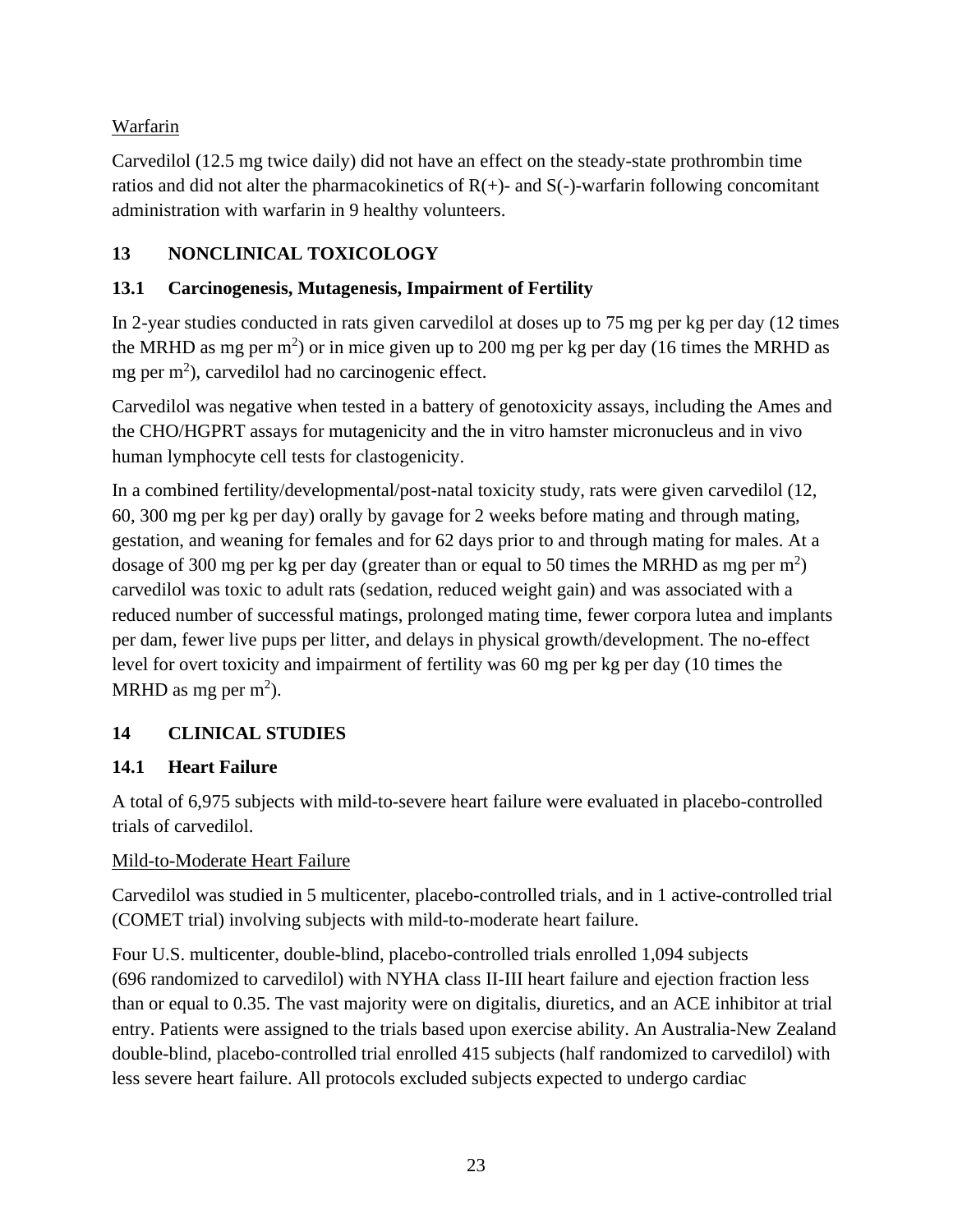transplantation during the 7.5 to 15 months of double-blind follow-up. All randomized subjects had tolerated a 2-week course on carvedilol 6.25 mg twice daily.

In each trial, there was a primary end point, either progression of heart failure (1 U.S. trial) or exercise tolerance (2 U.S. trials meeting enrollment goals and the Australia-New Zealand trial). There were many secondary end points specified in these trials, including NYHA classification, patient and physician global assessments, and cardiovascular hospitalization. Other analyses not prospectively planned included the sum of deaths and total cardiovascular hospitalizations. In situations where the primary end points of a trial do not show a significant benefit of treatment, assignment of significance values to the other results is complex, and such values need to be interpreted cautiously.

The results of the U.S. and Australia-New Zealand trials were as follows:

*Slowing Progression of Heart Failure:* One U.S. multicenter trial (366 subjects) had as its primary end point the sum of cardiovascular mortality, cardiovascular hospitalization, and sustained increase in heart failure medications. Heart failure progression was reduced, during an average follow-up of 7 months, by  $48\%$  ( $P = 0.008$ ).

In the Australia-New Zealand trial, death and total hospitalizations were reduced by about 25% over 18 to 24 months. In the 3 largest U.S. trials, death and total hospitalizations were reduced by 19%, 39%, and 49%, nominally statistically significant in the last 2 trials. The Australia-New Zealand results were statistically borderline.

*Functional Measures:* None of the multicenter trials had NYHA classification as a primary end point, but all such trials had it as a secondary end point. There was at least a trend toward improvement in NYHA class in all trials. Exercise tolerance was the primary end point in 3 trials; in none was a statistically significant effect found.

*Subjective Measures:* Health-related quality of life, as measured with a standard questionnaire (a primary end point in 1 trial), was unaffected by carvedilol. However, patients' and investigators' global assessments showed significant improvement in most trials.

*Mortality:* Death was not a pre-specified end point in any trial, but was analyzed in all trials. Overall, in these 4 U.S. trials, mortality was reduced, nominally significantly so in 2 trials.

### The COMET Trial

In this double-blind trial, 3,029 subjects with NYHA class II-IV heart failure (left ventricular ejection fraction less than or equal to 35%) were randomized to receive either carvedilol (target dose: 25 mg twice daily) or immediate-release metoprolol tartrate (target dose: 50 mg twice daily). The mean age of the subjects was approximately 62 years, 80% were males, and the mean left ventricular ejection fraction at baseline was 26%. Approximately 96% of the subjects had NYHA class II or III heart failure. Concomitant treatment included diuretics (99%), ACE inhibitors (91%), digitalis (59%), aldosterone antagonists (11%), and "statin" lipid-lowering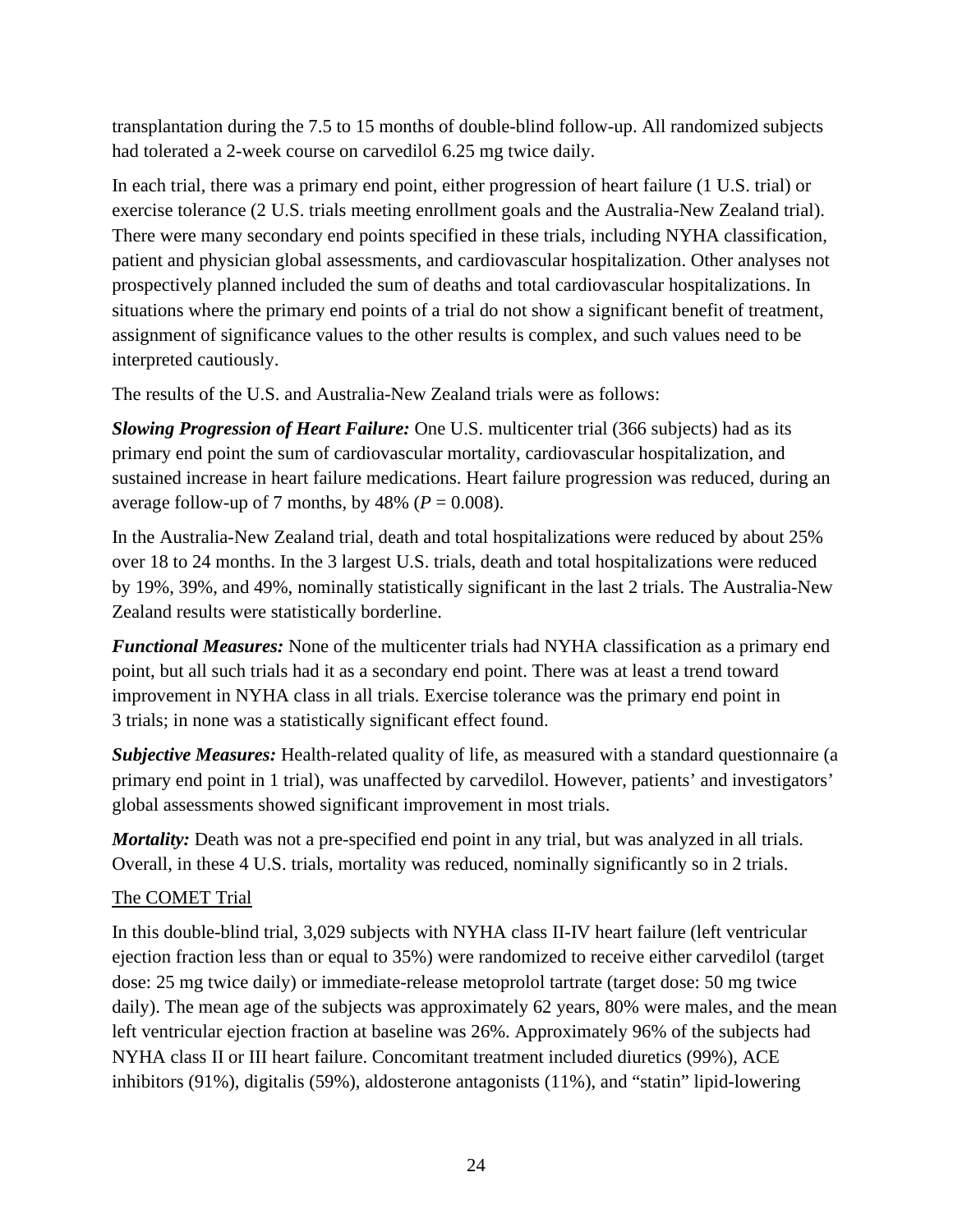agents (21%). The mean duration of follow-up was 4.8 years. The mean dose of carvedilol was 42 mg per day.

The trial had 2 primary end points: all-cause mortality and the composite of death plus hospitalization for any reason. The results of COMET are presented in Table 3 below. All-cause mortality carried most of the statistical weight and was the primary determinant of the trial size. All-cause mortality was 34% in the subjects treated with carvedilol and was 40% in the immediate-release metoprolol group ( $P = 0.0017$ ; hazard ratio = 0.83, 95% CI: 0.74 to 0.93). The effect on mortality was primarily due to a reduction in cardiovascular death. The difference between the 2 groups with respect to the composite end point was not significant ( $P = 0.122$ ). The estimated mean survival was 8.0 years with carvedilol and 6.6 years with immediate-release metoprolol.

|                                   | <b>Carvedilol</b> | <b>Metoprolol</b> | <b>Hazard</b> |                     |
|-----------------------------------|-------------------|-------------------|---------------|---------------------|
| <b>End Point</b>                  | $n = 1,511$       | $n = 1,518$       | <b>Ratio</b>  | $(95\% \text{ CI})$ |
| All-cause mortality               | 34%               | 40%               | 0.83          | $0.74 - 0.93$       |
| Mortality $+$ all hospitalization | 74%               | 76%               | 0.94          | $0.86 - 1.02$       |
| Cardiovascular death              | 30%               | 35%               | 0.80          | $0.70 - 0.90$       |
| Sudden death                      | 14%               | 17%               | 0.81          | $0.68 - 0.97$       |
| Death due to circulatory failure  | 11%               | 13%               | 0.83          | $0.67 - 1.02$       |
| Death due to stroke               | 0.9%              | 2.5%              | 0.33          | $0.18 - 0.62$       |

#### **Table 3. Results of COMET**

It is not known whether this formulation of metoprolol at any dose or this low dose of metoprolol in any formulation has any effect on survival or hospitalization in patients with heart failure. Thus, this trial extends the time over which carvedilol manifests benefits on survival in heart failure, but it is not evidence that carvedilol improves outcome over the formulation of metoprolol (TOPROL-XL) with benefits in heart failure.

### Severe Heart Failure (COPERNICUS)

In a double-blind trial (COPERNICUS), 2,289 subjects with heart failure at rest or with minimal exertion and left ventricular ejection fraction less than 25% (mean 20%), despite digitalis (66%), diuretics (99%), and ACE inhibitors (89%), were randomized to placebo or carvedilol. Carvedilol was titrated from a starting dose of 3.125 mg twice daily to the maximum tolerated dose or up to 25 mg twice daily over a minimum of 6 weeks. Most subjects achieved the target dose of 25 mg. The trial was conducted in Eastern and Western Europe, the United States, Israel, and Canada. Similar numbers of subjects per group (about 100) withdrew during the titration period.

The primary end point of the trial was all-cause mortality, but cause-specific mortality and the risk of death or hospitalization (total, cardiovascular [CV], or heart failure [HF]) were also examined. The developing trial data were followed by a data monitoring committee, and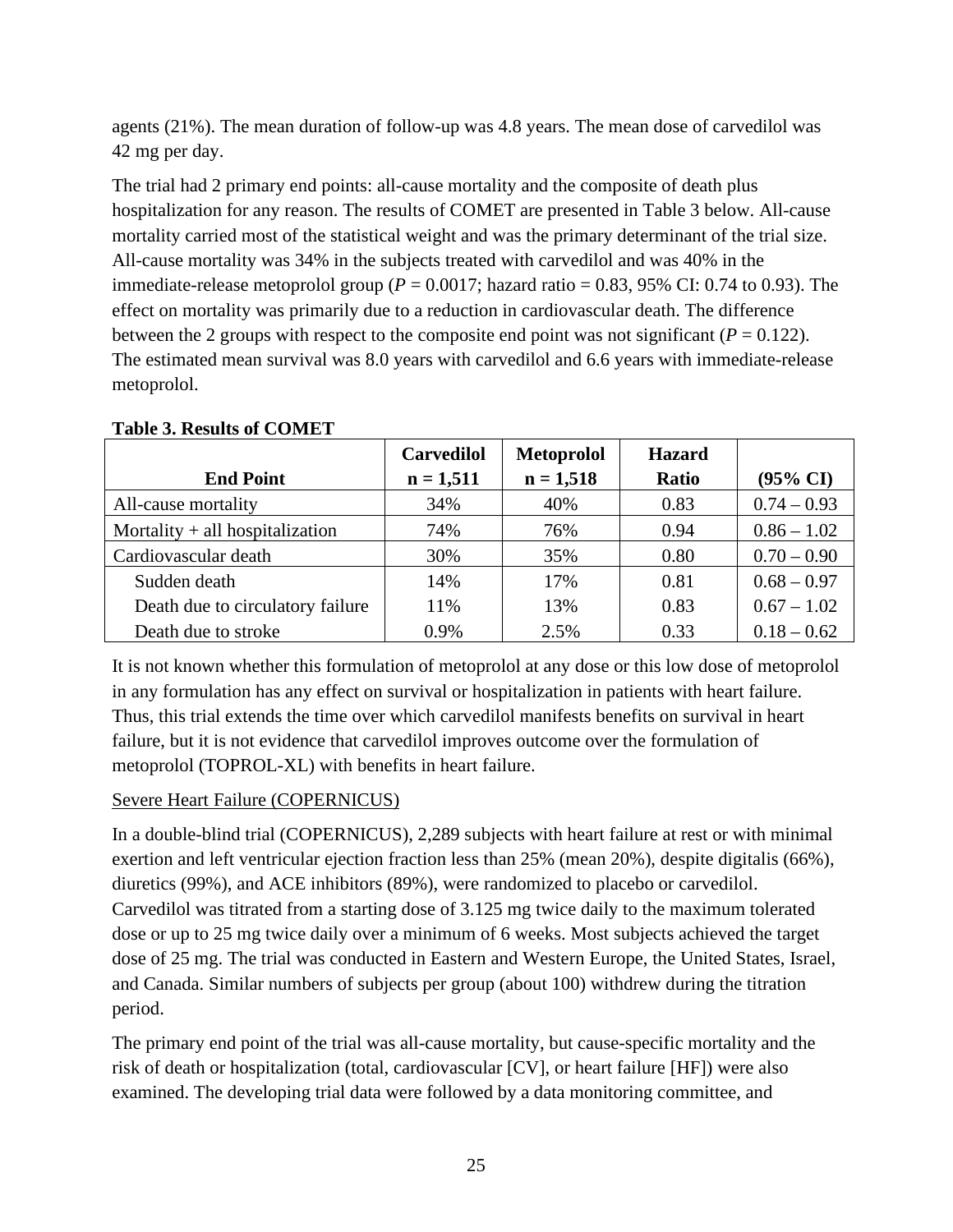mortality analyses were adjusted for these multiple looks. The trial was stopped after a median follow-up of 10 months because of an observed 35% reduction in mortality (from 19.7% per patient-year on placebo to 12.8% on carvedilol; hazard ratio 0.65, 95% CI: 0.52 to 0.81,  $P = 0.0014$ , adjusted) (see Figure 1). The results of COPERNICUS are shown in Table 4.

|                   | <b>Placebo</b> | <b>Carvedilol</b> | <b>Hazard Ratio</b> | $\frac{0}{0}$    | <b>Nominal</b> |
|-------------------|----------------|-------------------|---------------------|------------------|----------------|
| <b>End Point</b>  | $(n = 1,133)$  | $(n = 1,156)$     | $(95\% \text{ CI})$ | <b>Reduction</b> | P value        |
|                   |                |                   | 0.65                |                  |                |
| Mortality         | 190            | 130               | $(0.52 - 0.81)$     | 35               | 0.00013        |
| Mortality $+$ all |                |                   | 0.76                |                  |                |
| hospitalization   | 507            | 425               | $(0.67 - 0.87)$     | 24               | 0.00004        |
| Mortality + $CV$  |                |                   | 0.73                |                  |                |
| hospitalization   | 395            | 314               | $(0.63 - 0.84)$     | 27               | 0.00002        |
| Mortality $+HF$   |                |                   | 0.69                |                  |                |
| hospitalization   | 357            | 271               | $(0.59 - 0.81)$     | 31               | 0.000004       |

**Table 4. Results of COPERNICUS Trial in Subjects with Severe Heart Failure**

Cardiovascular =  $CV$ ; Heart failure = HF.

**Figure 1. Survival Analysis for COPERNICUS (Intent-to-Treat)**



The effect on mortality was principally the result of a reduction in the rate of sudden death among subjects without worsening heart failure.

Patients' global assessments, in which carvedilol-treated subjects were compared with placebo, were based on pre-specified, periodic patient self-assessments regarding whether clinical status post-treatment showed improvement, worsening, or no change compared with baseline. Subjects treated with carvedilol showed significant improvements in global assessments compared with those treated with placebo in COPERNICUS.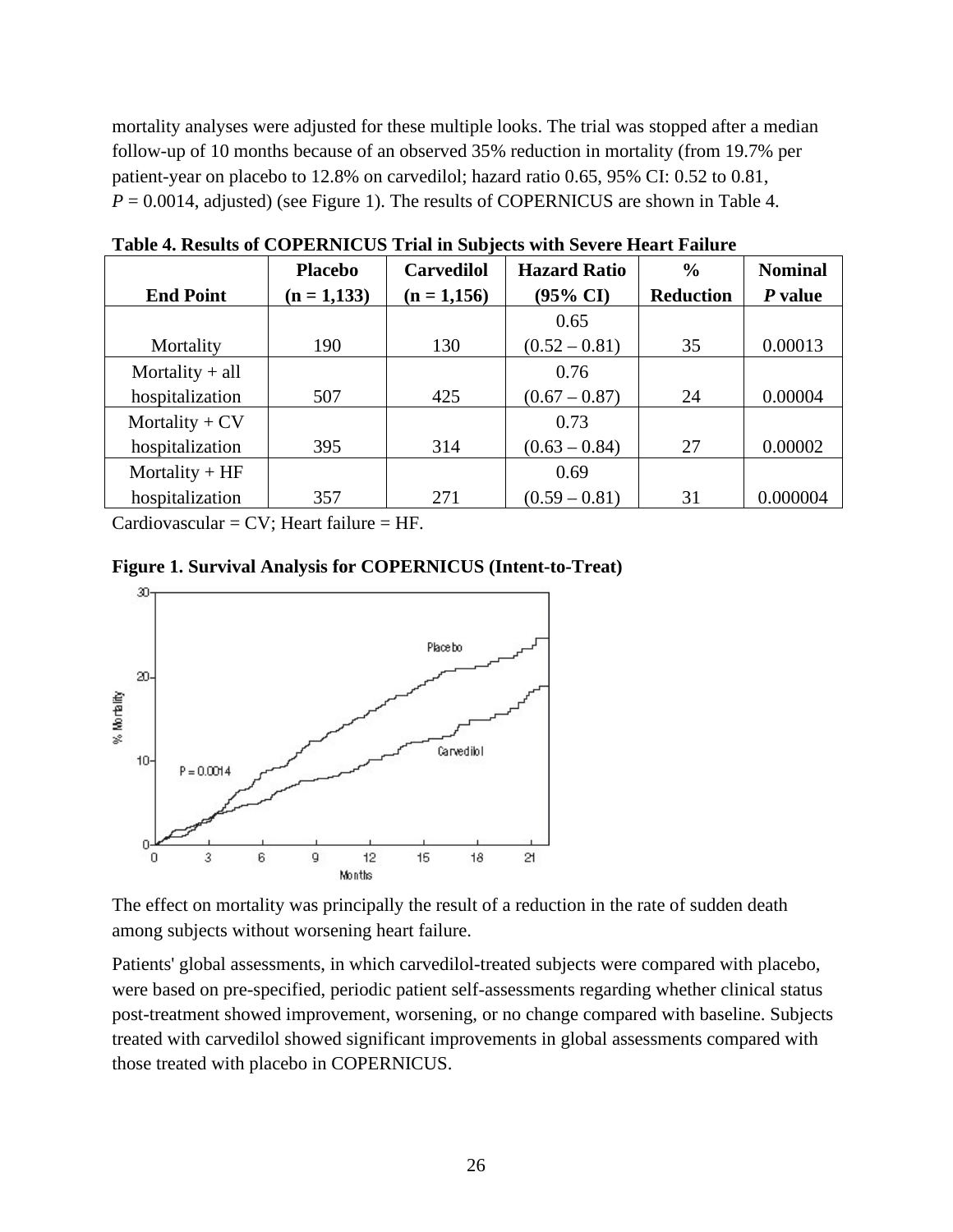The protocol also specified that hospitalizations would be assessed. Fewer subjects on COREG than on placebo were hospitalized for any reason  $(372 \text{ versus } 432, P = 0.0029)$ , for cardiovascular reasons (246 versus 314,  $P = 0.0003$ ), or for worsening heart failure (198 versus  $268, P = 0.0001$ .

COREG had a consistent and beneficial effect on all-cause mortality as well as the combined end points of all-cause mortality plus hospitalization (total, CV, or for heart failure) in the overall trial population and in all subgroups examined, including men and women, elderly and non-elderly, blacks and non-blacks, and diabetics and non-diabetics (see Figure 2).



**Figure 2. Effects on Mortality for Subgroups in COPERNICUS**

#### <span id="page-26-0"></span>**14.2 Left Ventricular Dysfunction following Myocardial Infarction**

CAPRICORN was a double-blind trial comparing carvedilol and placebo in 1,959 subjects with a recent myocardial infarction (within 21 days) and left ventricular ejection fraction of less than or equal to 40%, with (47%) or without symptoms of heart failure. Subjects given carvedilol received 6.25 mg twice daily, titrated as tolerated to 25 mg twice daily. Subjects had to have a systolic blood pressure greater than 90 mm Hg, a sitting heart rate greater than 60 beats per minute, and no contraindication to β-blocker use. Treatment of the index infarction included aspirin (85%), IV or oral β-blockers (37%), nitrates (73%), heparin (64%), thrombolytics (40%), and acute angioplasty (12%). Background treatment included ACE inhibitors or angiotensinreceptor blockers (97%), anticoagulants (20%), lipid-lowering agents (23%), and diuretics (34%). Baseline population characteristics included an average age of 63 years, 74% male, 95% Caucasian, mean blood pressure 121/74 mm Hg, 22% with diabetes, and 54% with a history of hypertension. Mean dosage achieved of carvedilol was 20 mg twice daily; mean duration of follow-up was 15 months.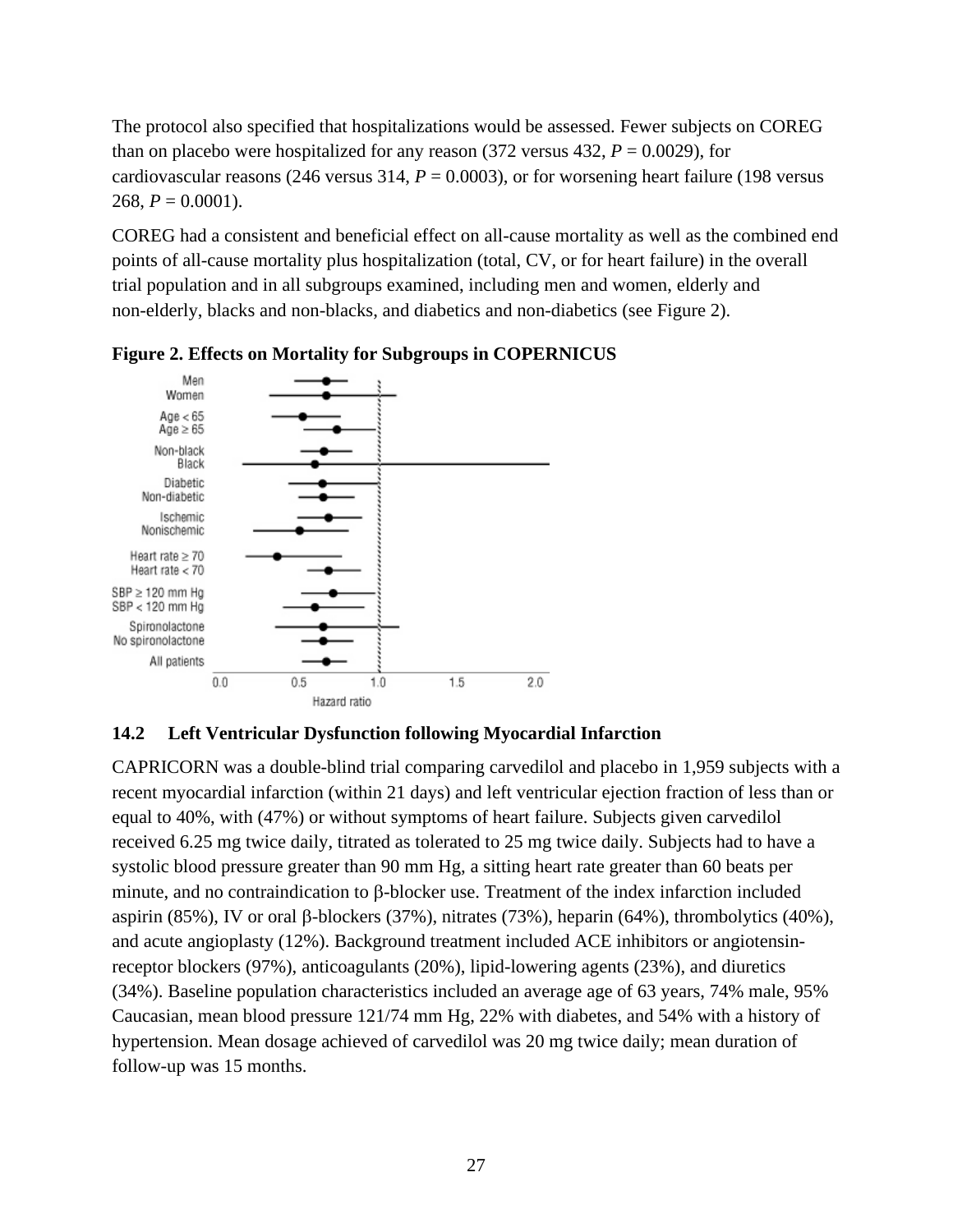All-cause mortality was 15% in the placebo group and 12% in the carvedilol group, indicating a 23% risk reduction in subjects treated with carvedilol (95% CI: 2% to 40%, *P* = 0.03), as shown in Figure 3. The effects on mortality in various subgroups are shown in Figure 4. Nearly all deaths were cardiovascular (which were reduced by 25% by carvedilol), and most of these deaths were sudden or related to pump failure (both types of death were reduced by carvedilol). Another trial end point, total mortality and all-cause hospitalization, did not show a significant improvement.

There was also a significant 40% reduction in fatal or non-fatal myocardial infarction observed in the group treated with carvedilol (95% CI: 11% to 60%,  $P = 0.01$ ). A similar reduction in the risk of myocardial infarction was also observed in a meta-analysis of placebo-controlled trials of carvedilol in heart failure.



**Figure 3. Survival Analysis for CAPRICORN (Intent-to-Treat)**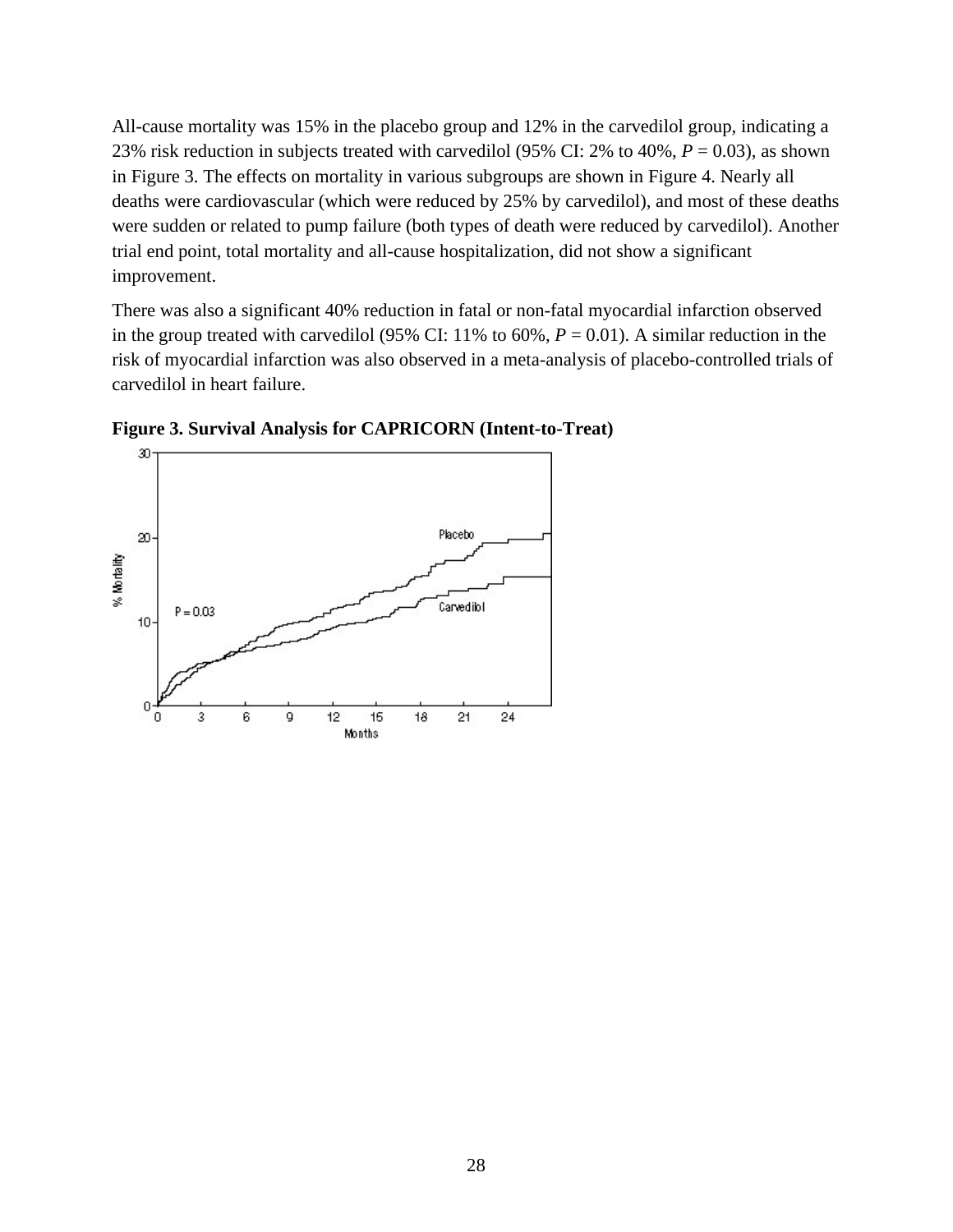

### **Figure 4. Effects on Mortality for Subgroups in CAPRICORN**

### <span id="page-28-0"></span>**14.3 Hypertension**

COREG was studied in 2 placebo-controlled trials that utilized twice-daily dosing at total daily doses of 12.5 to 50 mg. In these and other trials, the starting dose did not exceed 12.5 mg. At 50 mg per day, COREG reduced sitting trough (12-hour) blood pressure by about 9/5.5 mm Hg; at 25 mg per day the effect was about 7.5/3.5 mm Hg. Comparisons of trough-to-peak blood pressure showed a trough-to-peak ratio for blood pressure response of about 65%. Heart rate fell by about 7.5 beats per minute at 50 mg per day. In general, as is true for other β-blockers, responses were smaller in black than non-black subjects. There were no age- or gender-related differences in response.

The peak antihypertensive effect occurred 1 to 2 hours after a dose. The dose-related blood pressure response was accompanied by a dose-related increase in adverse effects *[see Adverse Reactions (6)]*.

#### <span id="page-28-1"></span>**14.4 Hypertension with Type 2 Diabetes Mellitus**

In a double-blind trial (GEMINI), COREG, added to an ACE inhibitor or angiotensin-receptor blocker, was evaluated in a population with mild-to-moderate hypertension and well-controlled type 2 diabetes mellitus. The mean HbA1c at baseline was 7.2%. COREG was titrated to a mean dose of 17.5 mg twice daily and maintained for 5 months. COREG had no adverse effect on glycemic control, based on HbA1c measurements (mean change from baseline of 0.02%, 95% CI: -0.06 to 0.10, *P* = NS) *[see Warnings and Precautions (5.6)].*

#### <span id="page-28-2"></span>**16 HOW SUPPLIED/STORAGE AND HANDLING**

The white, oval, film-coated tablets are available in the following strengths:

•  $3.125 \text{ mg}$  – engraved with "39" and "SB"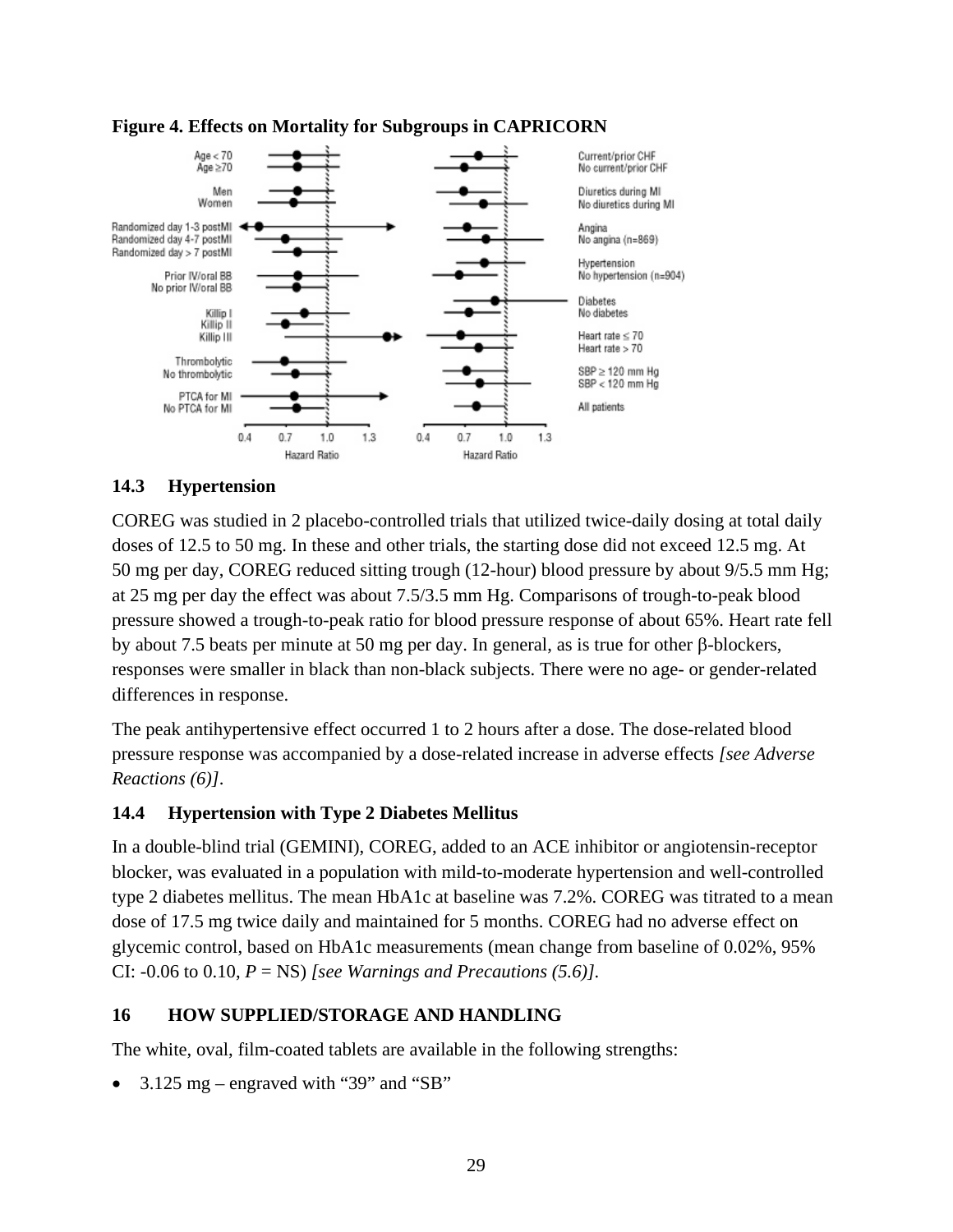- 6.25 mg engraved with "4140" and "SB"
- 12.5 mg engraved with "4141" and "SB"
- 25 mg engraved with "4142" and "SB"

The 6.25-mg, 12.5-mg, and 25-mg tablets are TILTAB tablets.

- 3.125 mg bottles of 100: NDC 0007-4139-20
- 6.25 mg bottles of 100: NDC 0007-4140-20
- 12.5 mg bottles of 100: NDC 0007-4141-20
- 25 mg bottles of 100: NDC 0007-4142-20

<span id="page-29-0"></span>Store below 30°C (86°F). Protect from moisture. Dispense in a tight, light-resistant container.

## **17 PATIENT COUNSELING INFORMATION**

*Advise the patient to read the FDA-approved patient labeling (Patient Information).*

Patients taking COREG should be advised of the following:

- Patients should take COREG with food.
- Patients should not interrupt or discontinue using COREG without a physician's advice.
- Patients with heart failure should consult their physician if they experience signs or symptoms of worsening heart failure such as weight gain or increasing shortness of breath.
- Patients may experience a drop in blood pressure when standing, resulting in dizziness and, rarely, fainting. Patients should sit or lie down when these symptoms of lowered blood pressure occur.
- If experiencing dizziness or fatigue, patients should avoid driving or hazardous tasks.
- Patients should consult a physician if they experience dizziness or faintness, in case the dosage should be adjusted.
- Diabetic patients should report any changes in blood sugar levels to their physician.
- Contact lens wearers may experience decreased lacrimation.

COREG, COREG CR, and TILTAB are trademarks owned by or licensed to the GSK group of companies.

The other brand listed is a trademark owned by or licensed to its owner and is not owned by or licensed to the GSK group of companies. The maker of this brand is not affiliated with and does not endorse the GSK group of companies or its products.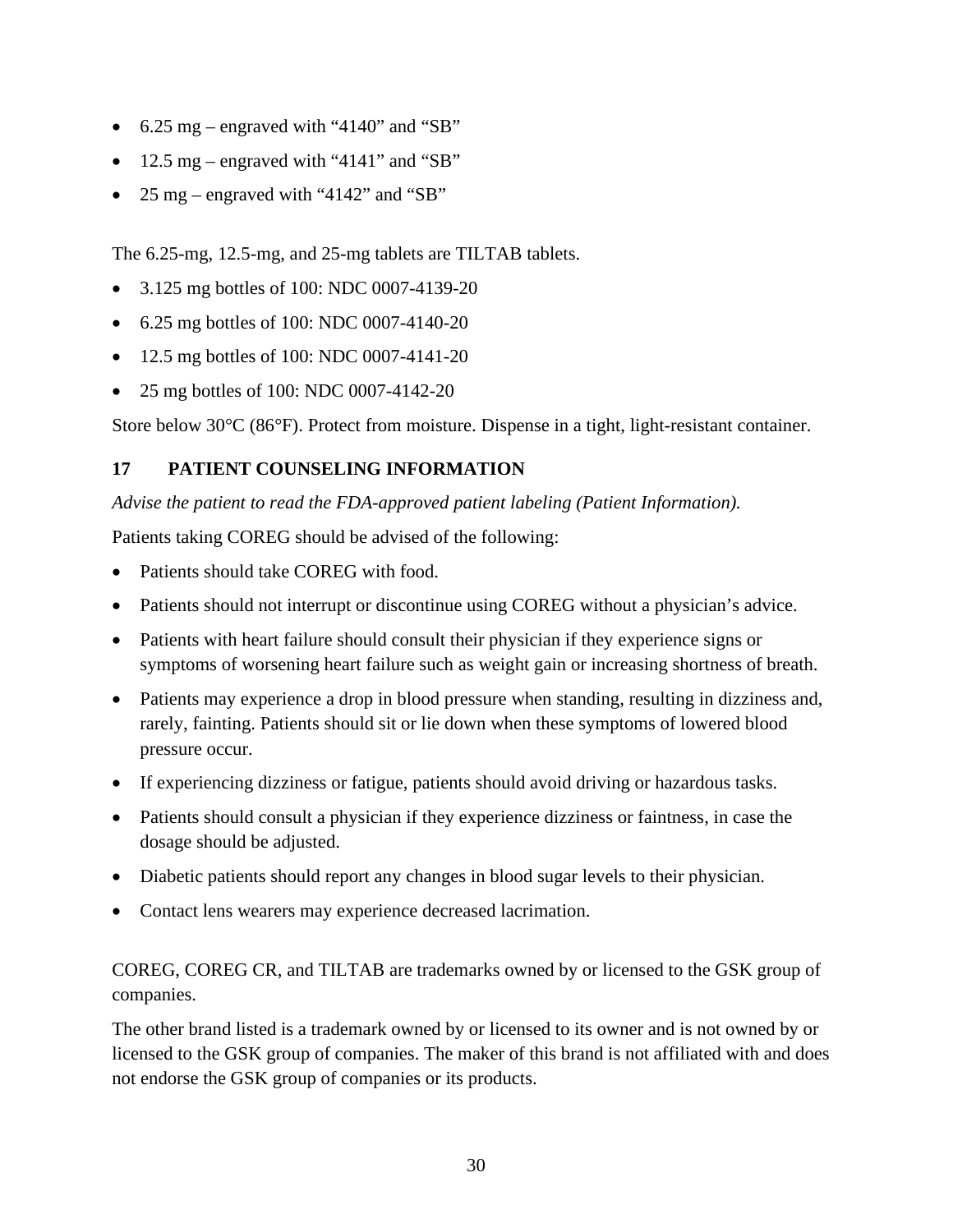Manufactured for



GlaxoSmithKline Research Triangle Park, NC 27709

©2017 the GSK group of companies or its licensor.

CRG:25PI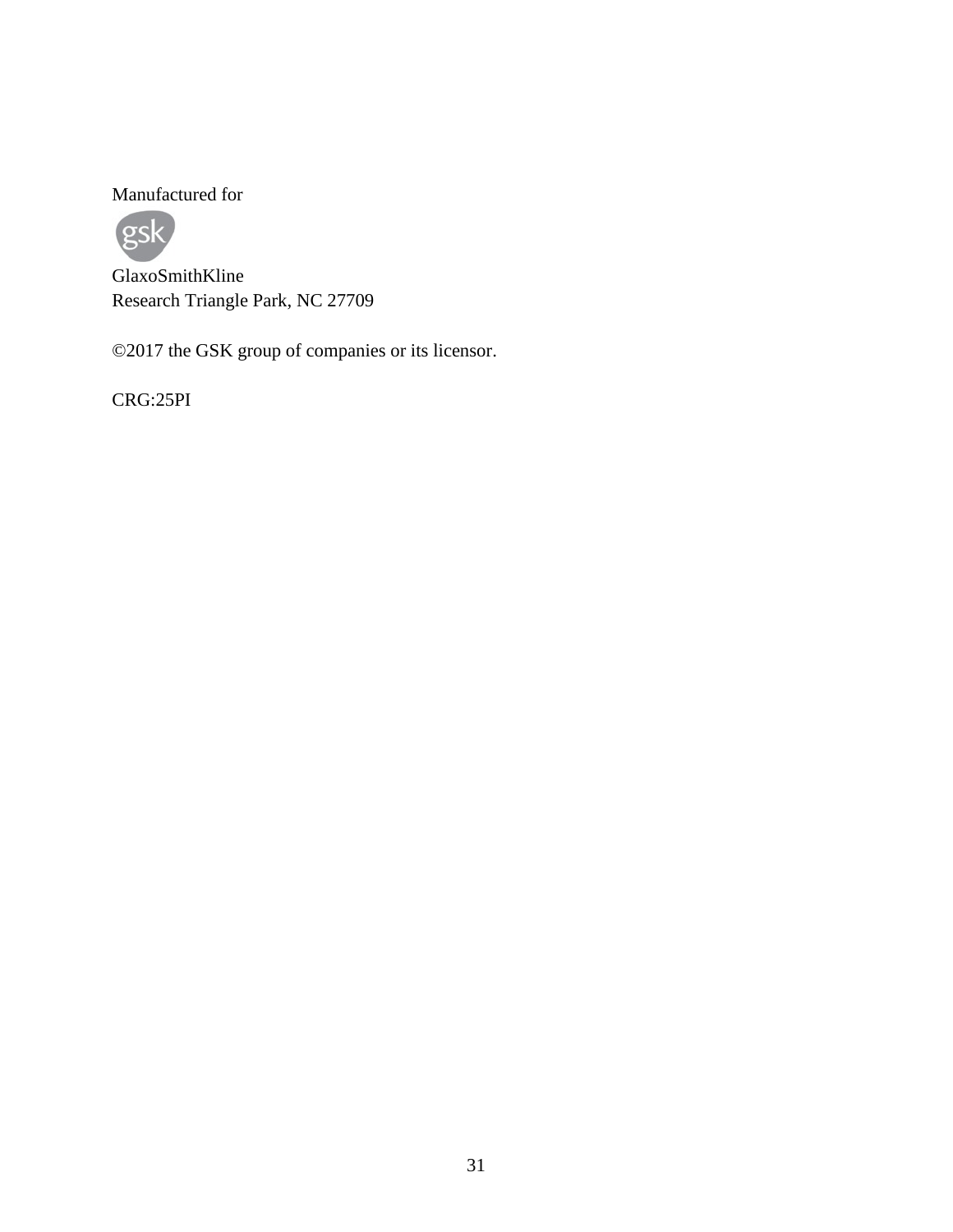## PHARMACIST-DETACH HERE AND GIVE INSTRUCTIONS TO PATIENT

-------------------------------------------------------------------------------------------------------------

## **PATIENT INFORMATION COREG (Co-REG) (carvedilol) tablets**

Read the Patient Information that comes with COREG before you start taking it and each time you get a refill. There may be new information. This information does not take the place of talking with your doctor about your medical condition or your treatment. If you have any questions about COREG, ask your doctor or pharmacist.

#### **What is COREG?**

COREG is a prescription medicine that belongs to a group of medicines called "beta-blockers". COREG is used, often with other medicines, for the following conditions:

- to treat patients with certain types of heart failure
- to treat patients who had a heart attack that worsened how well the heart pumps
- to treat patients with high blood pressure (hypertension)

COREG is not approved for use in children under 18 years of age.

#### **Who should not take COREG?**

Do not take COREG if you:

- have severe heart failure and are hospitalized in the intensive care unit or require certain intravenous medications that help support circulation (inotropic medications).
- are prone to asthma or other breathing problems.
- have a slow heartbeat or a heart that skips a beat (irregular heartbeat).
- have liver problems.
- are allergic to any of the ingredients in COREG. The active ingredient is carvedilol. See the end of this leaflet for a list of all the ingredients in COREG.

#### **What should I tell my doctor before taking COREG?**

Tell your doctor about all of your medical conditions, including if you:

- have asthma or other lung problems (such as bronchitis or emphysema).
- have problems with blood flow in your feet and legs (peripheral vascular disease). COREG can make some of your symptoms worse.
- have diabetes.
- have thyroid problems.
- have a condition called pheochromocytoma.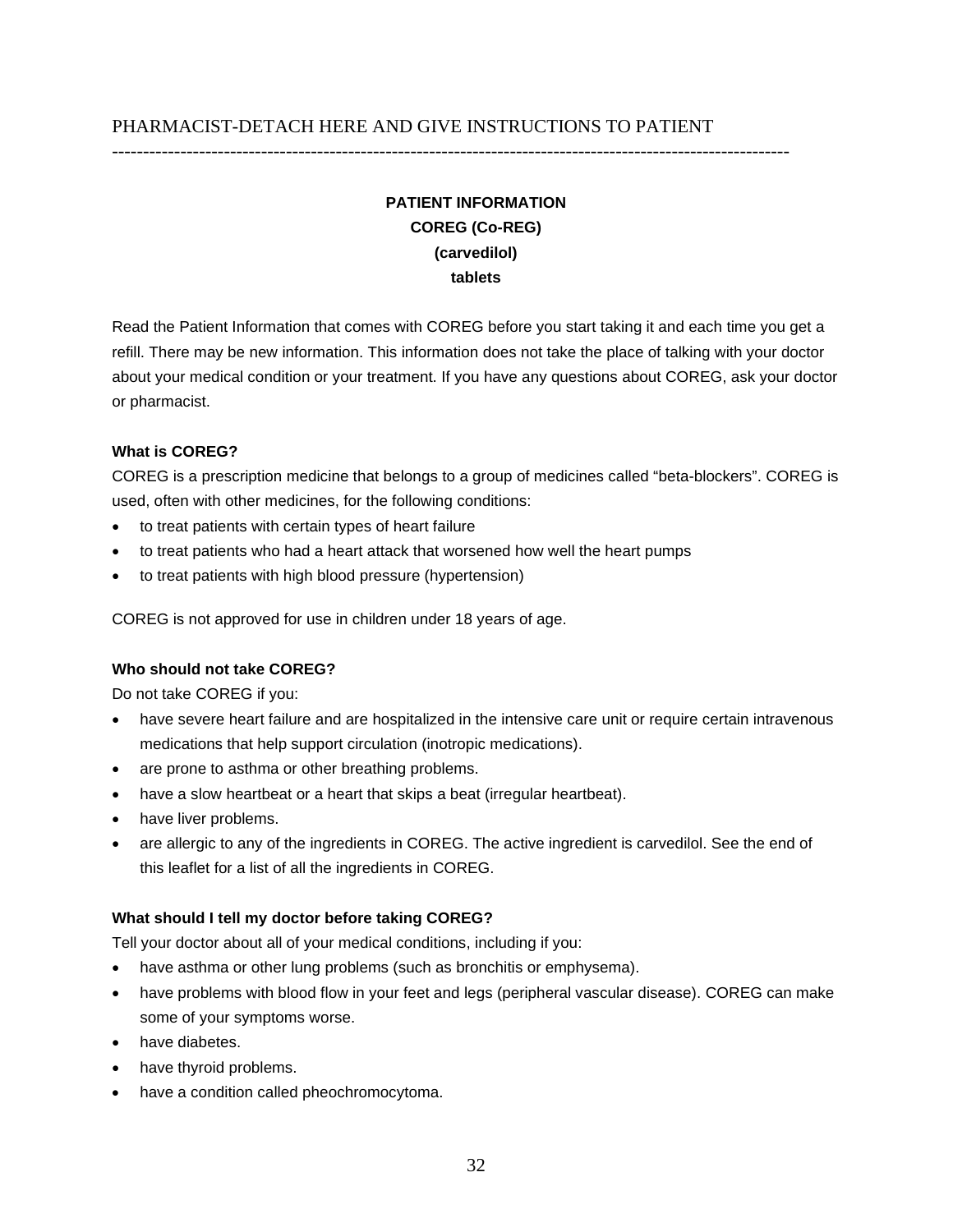- have had severe allergic reactions.
- are pregnant or trying to become pregnant. It is not known if COREG is safe for your unborn baby. You and your doctor should talk about the best way to control your high blood pressure during pregnancy.
- are breastfeeding. It is not known if COREG passes into your breast milk. Talk with your doctor about the best way to feed your baby if you are taking COREG.
- are scheduled for surgery and will be given anesthetic agents.
- are scheduled for cataract surgery and have taken or are currently taking COREG.
- are taking prescription or over-the-counter medicines, vitamins, and herbal supplements. COREG and certain other medicines can affect each other and cause serious side effects. COREG may affect the way other medicines work. Also, other medicines may affect how well COREG works.

Keep a list of all the medicines you take. Show this list to your doctor and pharmacist before you start a new medicine.

#### **How should I take COREG?**

**It is important for you to take your medicine every day as directed by your doctor. If you stop taking COREG suddenly, you could have chest pain and/or a heart attack. If your doctor decides that you should stop taking COREG, your doctor may slowly lower your dose over a period of time before stopping it completely.**

- Take COREG exactly as prescribed. Your doctor will tell you how many tablets to take and how often. In order to minimize possible side effects, your doctor might begin with a low dose and then slowly increase the dose.
- **Do not stop taking COREG and do not change the amount of COREG you take without talking to your doctor.**
- Tell your doctor if you gain weight or have trouble breathing while taking COREG.
- Take COREG with food.
- If you miss a dose of COREG, take your dose as soon as you remember, unless it is time to take your next dose. Take your next dose at the usual time. Do not take 2 doses at the same time.
- If you take too much COREG, call your doctor or poison control center right away.

#### **What should I avoid while taking COREG?**

• COREG can cause you to feel dizzy, tired, or faint. Do not drive a car, use machinery, or do anything that needs you to be alert if you have these symptoms.

#### **What are possible side effects of COREG?**

- **Low blood pressure (which may cause dizziness or fainting when you stand up).** If these happen, sit or lie down right away and tell your doctor.
- **Tiredness.** If you feel tired or dizzy you should not drive, use machinery, or do anything that needs you to be alert.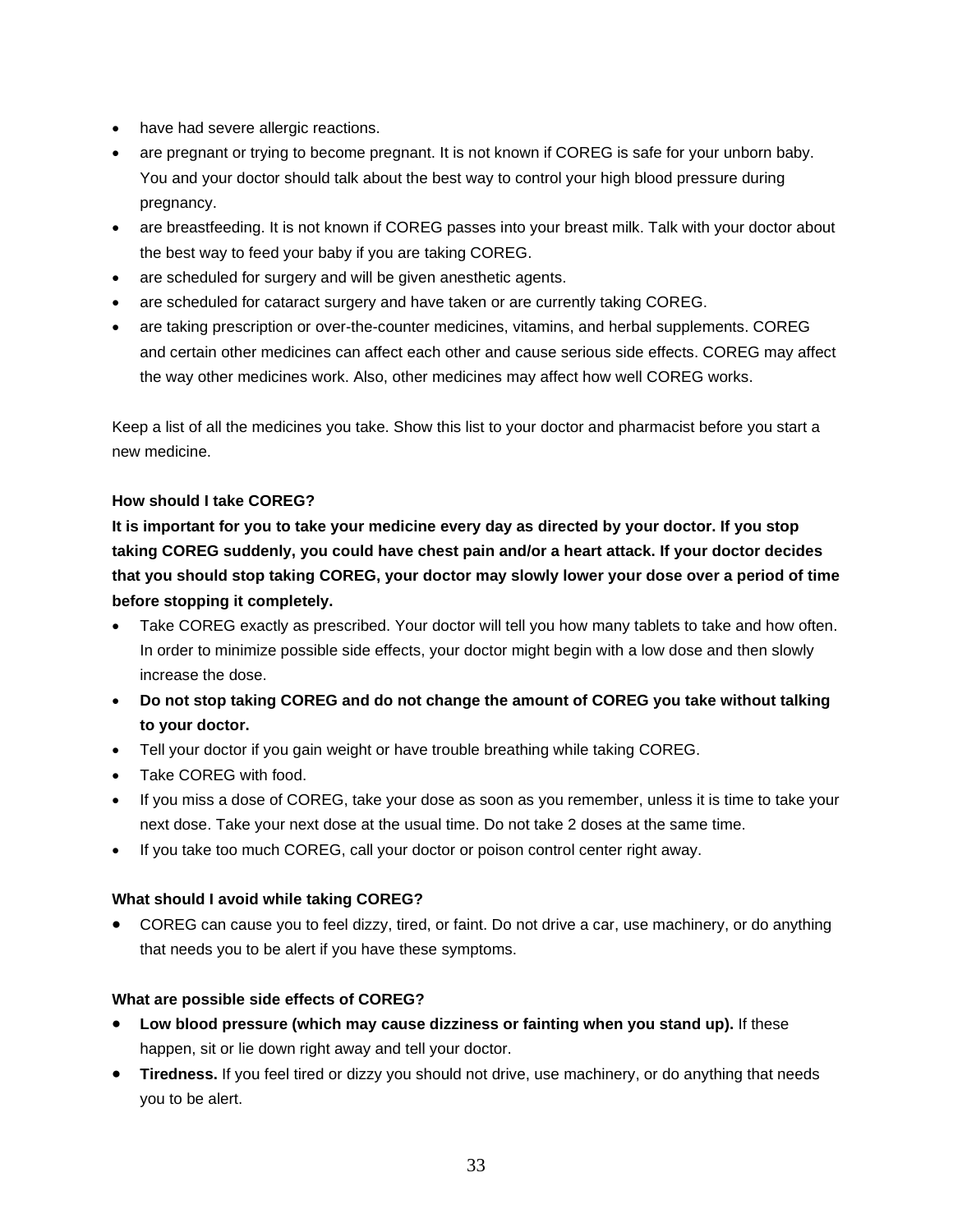- **Slow heartbeat.**
- **Changes in your blood sugar. If you have diabetes, tell your doctor if you have any changes in your blood sugar levels.**
- COREG may hide some of the symptoms of low blood sugar, especially a fast heartbeat.
- COREG may mask the symptoms of hyperthyroidism (overactive thyroid).
- **Worsening of severe allergic reactions.**
- Rare but serious allergic reactions (including hives or swelling of the face, lips, tongue, and/or throat that may cause difficulty in breathing or swallowing) have happened in patients who were on COREG. These reactions can be life-threatening.

Other side effects of COREG include shortness of breath, weight gain, diarrhea, and fewer tears or dry eyes that become bothersome if you wear contact lenses.

Call your doctor if you have any side effects that bother you or don't go away.

Call your doctor for medical advice about side effects. You may report side effects to FDA at 1-800-FDA-1088.

#### **How should I store COREG?**

- Store COREG at less than 86°F (30°C). Keep the tablets dry.
- Safely, throw away COREG that is out of date or no longer needed.
- Keep COREG and all medicines out of the reach of children.

#### **General Information about COREG**

Medicines are sometimes prescribed for conditions other than those described in patient information leaflets. Do not use COREG for a condition for which it was not prescribed. Do not give COREG to other people, even if they have the same symptoms you have. It may harm them.

This leaflet summarizes the most important information about COREG. If you would like more information, talk with your doctor. You can ask your doctor or pharmacist for information about COREG that is written for healthcare professionals.

#### **What are the ingredients in COREG?**

Active Ingredient: carvedilol.

Inactive Ingredients: colloidal silicon dioxide, crospovidone, hypromellose, lactose, magnesium stearate, polyethylene glycol, polysorbate 80, povidone, sucrose, and titanium dioxide.

Carvedilol tablets come in the following strengths: 3.125 mg, 6.25 mg, 12.5 mg, 25 mg.